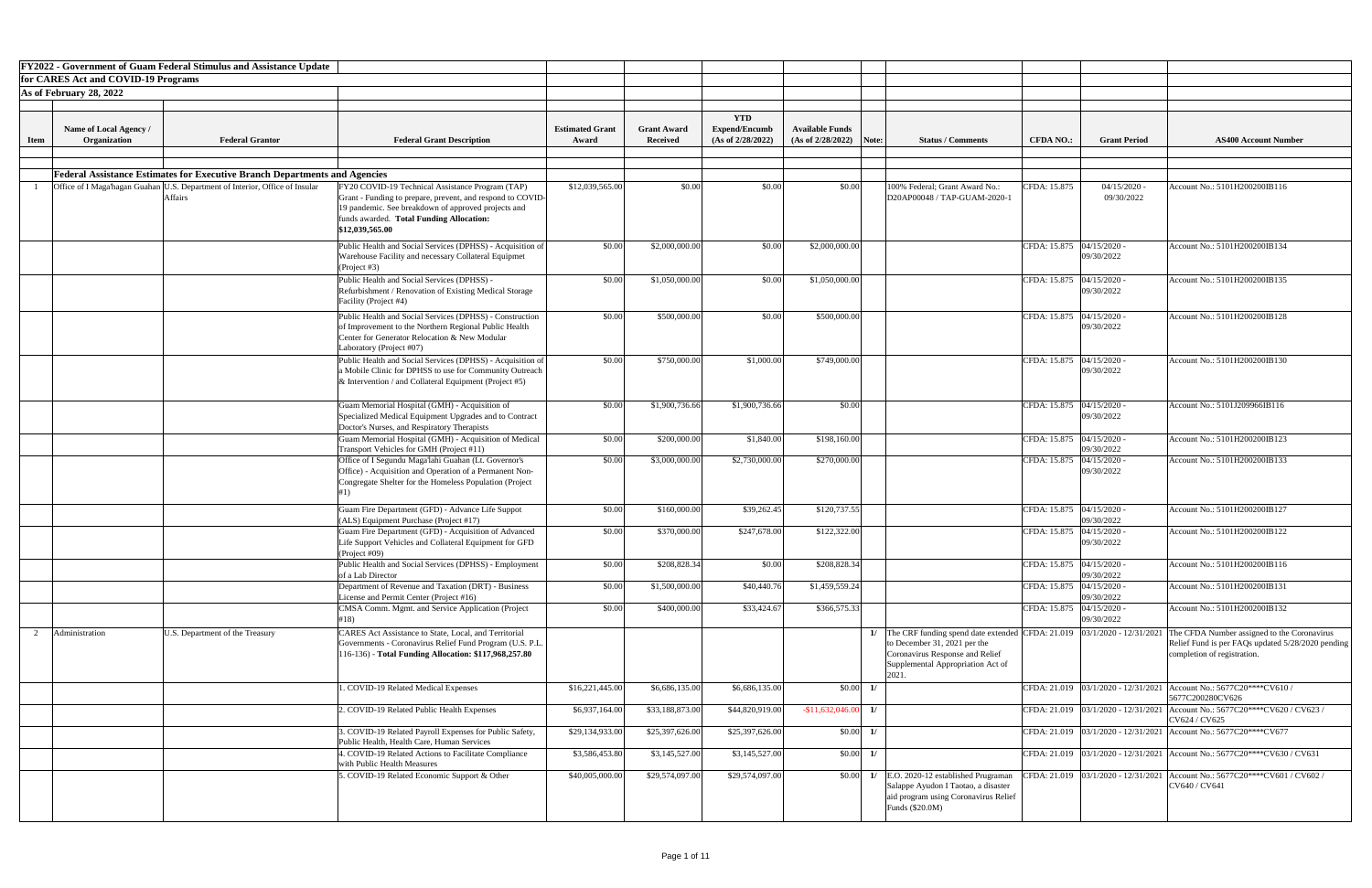|             |                                                      | <b>FY2022 - Government of Guam Federal Stimulus and Assistance Update</b>                                                                               |                                                                                                                                          |                                 |                                       |                                                         |                                                     |    |                                                                                                                                                                              |                             |                              |                                                                                                                                                                                             |
|-------------|------------------------------------------------------|---------------------------------------------------------------------------------------------------------------------------------------------------------|------------------------------------------------------------------------------------------------------------------------------------------|---------------------------------|---------------------------------------|---------------------------------------------------------|-----------------------------------------------------|----|------------------------------------------------------------------------------------------------------------------------------------------------------------------------------|-----------------------------|------------------------------|---------------------------------------------------------------------------------------------------------------------------------------------------------------------------------------------|
|             | for CARES Act and COVID-19 Programs                  |                                                                                                                                                         |                                                                                                                                          |                                 |                                       |                                                         |                                                     |    |                                                                                                                                                                              |                             |                              |                                                                                                                                                                                             |
|             | As of February 28, 2022                              |                                                                                                                                                         |                                                                                                                                          |                                 |                                       |                                                         |                                                     |    |                                                                                                                                                                              |                             |                              |                                                                                                                                                                                             |
| <b>Item</b> | Name of Local Agency /<br>Organization               | <b>Federal Grantor</b>                                                                                                                                  | <b>Federal Grant Description</b>                                                                                                         | <b>Estimated Grant</b><br>Award | <b>Grant Award</b><br><b>Received</b> | <b>YTD</b><br><b>Expend/Encumb</b><br>(As of 2/28/2022) | <b>Available Funds</b><br>$(As of 2/28/2022)$ Note: |    | <b>Status / Comments</b>                                                                                                                                                     | <b>CFDA NO.:</b>            | <b>Grant Period</b>          | <b>AS400 Account Number</b>                                                                                                                                                                 |
|             |                                                      |                                                                                                                                                         | . COVID-19 Related Public Health Expenses for the                                                                                        | \$22,083,262.00                 | \$19,976,000.00                       | \$19,976,000.00                                         | \$0.00                                              |    |                                                                                                                                                                              | CFDA: 21.019                | $03/1/2020 - 12/31/2021$     | Account No.: 5677C209962CV601 / CV602 / CV603                                                                                                                                               |
|             | <b>Revenue and Taxation</b>                          | U.S. Department of the Treasury                                                                                                                         | <b>Function of Government</b><br>Economic Impact Payments (EIP) under the CARES Act                                                      | \$150,213,000.00                | \$150,213,000.00                      | \$149,912,909.00                                        | \$300,091.00                                        |    | Approximately \$107.8 million<br>received on $5/6/2020 \& $24.1$ million<br>received on 5/19/2020. Additional<br>\$18.262 received on 7/16/2020.                             |                             |                              | As of December 24, 2020, the DRT processed<br>86,039 EIP Program Payments totaling about<br>\$149.9M. This represents about 99.73% of the total<br>funding received from the U.S. Treasury. |
|             | Labor                                                | U.S. Department of Labor, Employment and<br><b>Training Administration</b>                                                                              | Pandemic Unemployment Assistance Program ("PUA") and<br><b>Federal Pandemic Unemployment Compensation</b><br>("FPUC") Programs           | \$924,000,000.00                | \$479,300,000.00                      | \$358,869,913.51                                        | \$120,430,086.49                                    | 4/ | First allotment-\$174M; Second<br>allotment-\$24M;Third Allotment-<br>\$50M; Fourth Allotment-\$84.3M<br>effective 1/1/2021; Fifth Allotment-<br>\$153.6M effective 4/1/2021 | CFDA: 17.225   04/01/2019 - | 06/30/2022                   | Account No.: 5679C202400CV603                                                                                                                                                               |
|             | Labor                                                | U.S. Department of Labor, Employment and<br><b>Training Administration</b>                                                                              | Pandemic Unemployment Assistance Program ("PUA")<br>and Federal Pandemic Unemployment Compensation<br>("FPUC") Programs                  | \$0.00                          | \$527,985,000.00                      | \$400,288,666.80                                        |                                                     |    | $$127,696,333.20$ 4/ First allotment-\$100M;Second<br>allotment-\$161M; Third Allotment-<br>\$96.9M effective 1/1/2021; Fourth<br>Allotment-\$176.6M, effective<br>4/1/2021  | CFDA: 17.225                | $04/01/2019$ -<br>06/30/2022 | Account No.: 5679C202400CV604                                                                                                                                                               |
|             | Labor                                                | U.S. Department of Labor, Employment and<br><b>Training Administration</b>                                                                              | Pandemic Unemployment Assistance Program ("PUA") and<br>Federal Pandemic Unemployment Compensation ("FPUC")<br>Programs - Administration | \$0.00                          | \$4,554,341.00                        | \$6,272,279.04                                          | $-$1,717,938.04$                                    |    | First allotment (\$2.0M) & Second<br>allotment (\$2.1M) for FPUC/PUA/<br>Program Admin. Mod. #5 Grant<br>Suppl. (\$210K) for fraud prevention $\&$<br>detection efforts.     | CFDA: 17.225 04/01/2020 -   | 06/30/2022                   | Account No.: 5101H202400CV102                                                                                                                                                               |
|             | Labor                                                | U.S. Department of Labor, Employment and<br><b>Training Administration</b>                                                                              | WIOA National Dislocated Worker Grants (DWG) -<br>Disaster Guam COVID-19 Program                                                         | \$7,659,338.00                  | \$3,016,682.00                        | \$4,257,655.64                                          | $-$1,240,973.64$                                    |    | Amount GDOL applied for \$7,809,338<br>on March 3, 2020 - Grant#13053292                                                                                                     | CFDA: 17.277 04/14/2020 -   | 03/31/2023                   | Account No.: 5101H202416CV112                                                                                                                                                               |
|             | Labor                                                | U.S. Department of Labor, Employment and<br><b>Training Administration</b>                                                                              | WIOA National Dislocated Worker Grants (DWG) -<br>Disaster Guam COVID-19 Program - Administration                                        | \$150,000.00                    | \$250,490.00                          | \$232,153.87                                            | \$18,336.13                                         |    | Portion of \$1.5M grant received<br>allocated for Administrative Costs.                                                                                                      | CFDA: 17.277   04/14/2020 - | 03/31/2023                   | Account No.: 5101H202416CV111                                                                                                                                                               |
|             | Bureau of Statistics and Plans                       | J.S. Department of Justice, Office of Justice<br>Programs, Bureau of Justice Assistance                                                                 | Coronavirus Emergency Supplemental Funding - Guam<br>Coronavirus Emergency Response                                                      | \$2,932,867.00                  | \$2,932,867.00                        | \$3,159,252.36                                          | $-$ \$226,385.36                                    |    | 100% Federal; Grant No.:<br>2020VDBX0029                                                                                                                                     | CFDA: 16.034 01/20/2020     | 01/31/2023                   | Account No.: 5101H200900PA116                                                                                                                                                               |
| 10          | Guam Public Library System                           | Institute of Museum and Library Services (IMLS)                                                                                                         | Library Services and Technology Act (LSTA) CARES Act<br>State Grants - FY2020                                                            | \$15,224.00                     | \$15,224.00                           | \$14,634.02                                             | \$589.98                                            |    | 100% Federal; Grant No.: LS-246574-<br><b>OLS-20</b>                                                                                                                         | CFDA: 45.310  04/21/2020 -  | 09/30/2021                   | Account No.: 5101H201800CV102                                                                                                                                                               |
|             | Guam Behavioral Health and<br><b>Wellness Center</b> | J.S. Department of Health and Human Services,<br><b>Substance Abuse and Mental Health Services</b><br>Administration                                    | mergency Grants to Address Mental Health and Substance<br>Use Disorders During COVID-19                                                  | \$516,800.00                    | \$500,000.00                          | \$600,599.14                                            | $-$100,599.14$                                      |    | 100% Federal; Grant No.:<br>1H79FG000211-01; Grant Period<br>Modification, end date from 8/19/2021<br>to 8/19/2022                                                           | CFDA: 93.685                | 04/20/2020<br>08/19/2022     | Account No.: 5101H202300SE112                                                                                                                                                               |
|             | Public Health and Social<br>Services                 | U.S. Department of Health and Human Services,<br>Administration for Children and Families, Office Funds under the CARES Act 2020<br>of Child Care (OCC) | Child Care and Development Block Grant - Supplemental                                                                                    | \$6,420,621.00                  | \$6,420,621.00                        | \$2,522,806.25                                          | \$3,897,814.75                                      |    | 100% Federal; Grant No.:<br>2001GUCCC3                                                                                                                                       | CFDA: 93.575 03/27/2020 -   | 09/30/2023                   | Account No.: 5101H201732CV109                                                                                                                                                               |
| 13          | Public Health and Social<br>Services                 | U.S. Department of Health and Human Services,<br>Administration for Community Living                                                                    | CMC2) Families First Coronavirus Response Act, Older<br>Americans Act Title III - Congregate Meals                                       | \$200,000.00                    | \$200,000.00                          | \$201,128.40                                            | $-$1,128.40$                                        |    | 100% Federal; Grant No.:<br>2001GUCMC2-00                                                                                                                                    | CFDA: 93.045 03/20/2020 -   | 09/30/2022                   | Account No.: 5101H201730CV117                                                                                                                                                               |
|             | Public Health and Social<br>Services                 | U.S Department of Health and Human Services,<br>Administration for Community Living                                                                     | (HDC2) Families First Coronavirus Response Act, Older<br>Americans Act Title III - Home Delivered Meals                                  | \$370,000.00                    | \$370,000.00                          | \$712,920.70                                            | $-$ \$342,920.70                                    |    | Total award - \$400,000; \$30,000<br>transferred per grantor approval as Fed<br>Match for SOA Admin; Grant No.:<br>2001GUHDC2-00                                             | CFDA: 93.045                | 03/20/2020<br>09/30/2022     | Account No.: 5101H201730CV118; \$30,000<br>transferred as Fed. Match under account<br>5101G201730CV119                                                                                      |
| 15          | Public Health and Social<br>Services                 | U.S Department of Health and Human Services,<br>Administration for Community Living                                                                     | amilies First Coronavirus Response Act, Older Americans<br>Act Title III - State Office on Aging - Administration                        | \$40,000.00                     | \$40,000.00                           | \$34,261.79                                             | \$5,738.21                                          |    | Total award - \$40,000; Federal<br>matching (75% Federal - \$30,000 /<br>25% Local - \$10,000); Grant No.:<br>2001GUHDC2-00                                                  |                             |                              | CFDA: 93.044  03/20/2020-09/30/2022   Account No.: 5101G201730CV119 / Local Account<br>No.: 5100G201730MT960                                                                                |
|             | Public Health and Social<br>Services                 | U.S Department of Health and Human Services,<br>Administration for Community Living                                                                     | SSC3) CARES Act, Older Americans Act Title III-B -<br>Supportive Services                                                                | \$500,000.00                    | \$500,000.00                          | \$494,065.55                                            | \$5,934.45                                          |    | 100% Federal; Grant No.:<br>2001GUSSC3-00                                                                                                                                    |                             |                              | CFDA: 93.044 04/01/2020-09/30/2022 Account No.: 5101H201730CV121                                                                                                                            |
|             | Public Health and Social<br>Services                 | U.S Department of Health and Human Services,<br>Administration for Community Living                                                                     | (HDC3) CARES Act, Older Americans Act Title III-C -<br>Nutrition Services                                                                | \$1,102,500.00                  | \$1,102,500.00                        | \$1,399,110.06                                          | $-$ \$296,610.06                                    |    | Total award - \$1,200,000; \$97,500<br>transferred per grantor approval as Fed<br>Match for CARES Act State Office;<br><b>Grant No.: 2001GUHDC3-00</b>                       |                             |                              | CFDA: 93.045  04/01/2020-09/30/2022   Account No.: 5101H201730CV123; \$97,500<br>transferred as Fed. Match under account<br>5101G201730CV120                                                |
|             | 18 Public Health and Social<br>Services              | U.S Department of Health and Human Services,<br>Administration for Community Living                                                                     | FCC3) CARES Act, Older Americans Act Title III-E -<br><b>Family Caregiver Support Program</b>                                            | \$250,000.00                    | \$250,000.00                          | \$250,000.00                                            | \$0.00                                              |    | 100% Federal; Grant No.:<br>2001GUFCC3-00                                                                                                                                    |                             |                              | CFDA: 93.052 04/20/2020-09/30/2022 Account No.: 5101H201730CV122                                                                                                                            |
| 19          | Public Health and Social<br>Services                 | U.S Department of Health and Human Services,<br>Administration for Community Living                                                                     | (OMC3) - CARES Act, Older Americans Act Title VII -<br>Ombudsman Program                                                                 | \$50,000.00                     | \$50,000.00                           | \$19,786.83                                             | \$30,213.17                                         |    | 100% Federal; Grant No.:<br>2001GUOMC3-00                                                                                                                                    |                             |                              | CFDA: 93.042 04/01/2020-09/30/2022 Account No.: 5101H201730CV124                                                                                                                            |
| 20          | Public Health and Social<br>Services                 | U.S Department of Health and Human Services,<br>Administration for Community Living                                                                     | <b>EARES</b> Act State Office, Older Americans Act Title III                                                                             | \$130,000.00                    | \$130,000.00                          | \$107,836.85                                            | \$22,163.15                                         |    | Federal matching (75% Federal -<br>\$97,500 / 25% Local - \$32,500); Grant<br>No.: 2001GUHDC3-00                                                                             |                             |                              | CFDA: 93.045  04/01/2020-09/30/2022   Account No.: 5101G01730CV120 / Local Account<br>No.: 5100G201730MT955                                                                                 |

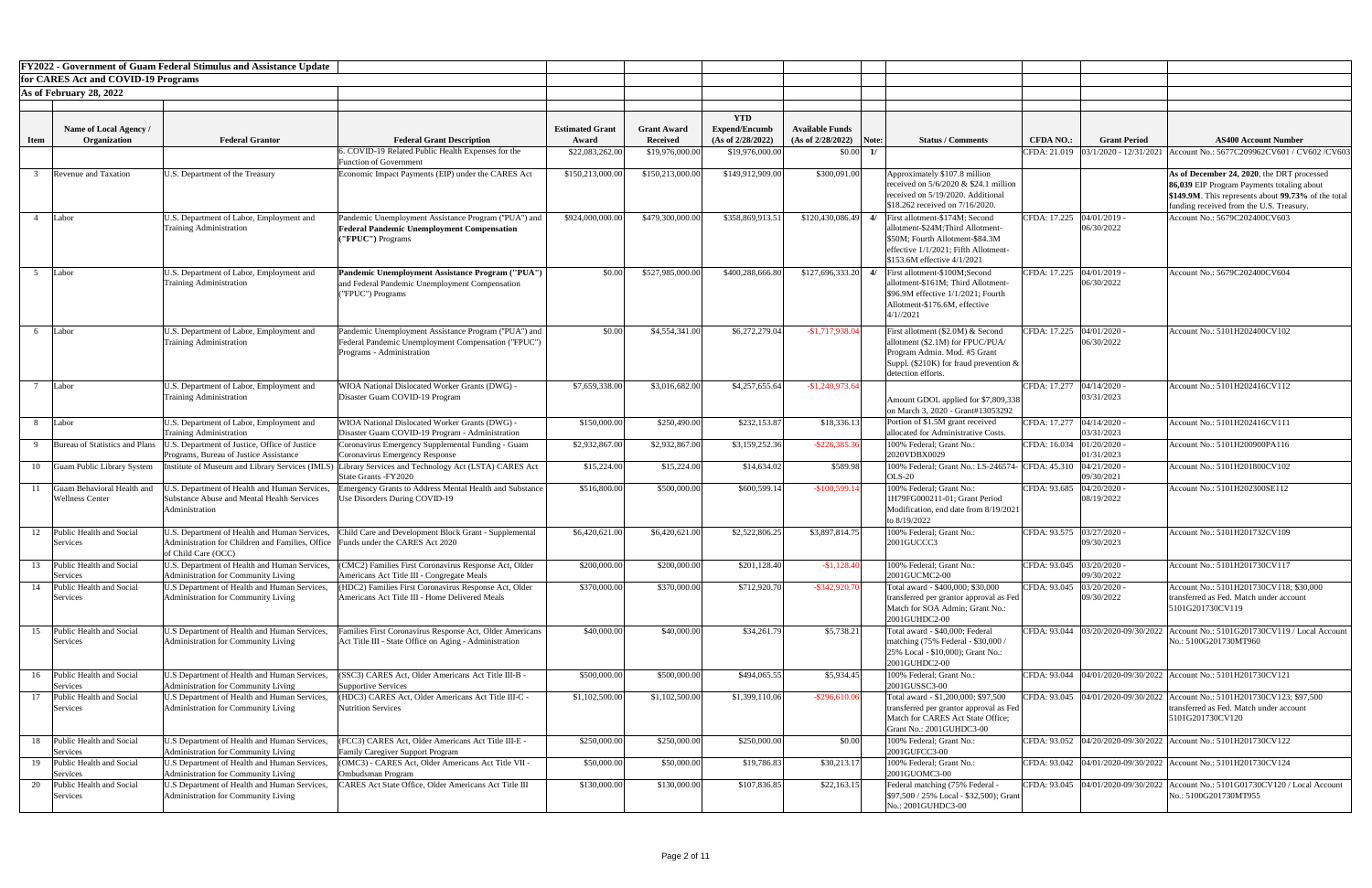|             |                                        | <b>FY2022 - Government of Guam Federal Stimulus and Assistance Update</b>                    |                                                                                                                    |                        |                    |                      |                           |                                                                             |                             |                          |                                                                     |
|-------------|----------------------------------------|----------------------------------------------------------------------------------------------|--------------------------------------------------------------------------------------------------------------------|------------------------|--------------------|----------------------|---------------------------|-----------------------------------------------------------------------------|-----------------------------|--------------------------|---------------------------------------------------------------------|
|             | for CARES Act and COVID-19 Programs    |                                                                                              |                                                                                                                    |                        |                    |                      |                           |                                                                             |                             |                          |                                                                     |
|             | As of February 28, 2022                |                                                                                              |                                                                                                                    |                        |                    |                      |                           |                                                                             |                             |                          |                                                                     |
|             |                                        |                                                                                              |                                                                                                                    |                        |                    | <b>YTD</b>           |                           |                                                                             |                             |                          |                                                                     |
|             | Name of Local Agency /                 |                                                                                              |                                                                                                                    | <b>Estimated Grant</b> | <b>Grant Award</b> | <b>Expend/Encumb</b> | <b>Available Funds</b>    |                                                                             |                             |                          |                                                                     |
| <b>Item</b> | Organization                           | <b>Federal Grantor</b>                                                                       | <b>Federal Grant Description</b>                                                                                   | Award                  | <b>Received</b>    | (As of 2/28/2022)    | $(As of 2/28/2022)$ Note: | <b>Status / Comments</b>                                                    | <b>CFDA NO.:</b>            | <b>Grant Period</b>      | <b>AS400 Account Number</b>                                         |
|             | Public Health and Social               | U.S Department of Health and Human Services,                                                 | Coronavirus Preparedness and Response Supplemental -                                                               | \$305,454.00           | \$305,454.00       | \$273,438.00         | \$32,016.00               | 100% Federal; Grant No.:<br>90NWC30038-01-00                                |                             |                          | CFDA: 93.048  04/01/2020-09/30/2022   Account No.: 5101H201730CV127 |
|             | <b>Services</b>                        | Administration for Community Living                                                          | DPHSS Aging and Disability Resource Centering (ADRC)<br>Wrong Door System Funding Opportunity Critical Relief      |                        |                    |                      |                           |                                                                             |                             |                          |                                                                     |
|             |                                        |                                                                                              | ∹unds                                                                                                              |                        |                    |                      |                           |                                                                             |                             |                          |                                                                     |
|             | Public Health and Social               | U.S. Department of Health and Human Services,                                                | Ryan White HIV/AIDS Program Part B COVID-19                                                                        | \$20,000.00            | \$20,000.00        | \$19,965.60          | \$34.40                   | 100% Federal; Grant No.:                                                    | CFDA: 93.917 04/01/2020 -   |                          | Account No.: 5101H201713CV124                                       |
|             | Services<br>Public Health and Social   | Health Resources & Services Administration                                                   | Response                                                                                                           |                        | \$61,026.00        |                      |                           | 1X7CHA36883-01-00<br>100% Federal; Grant No.:                               |                             | 03/31/2022<br>03/15/2020 | Account No.: 5105H201716SE106                                       |
|             | Services                               | U.S. Department of Health and Human Services,<br>Health Resources & Services Administration, | FY20 Coronavirus Preparedness and Response<br>Supplemental Funding for Health Centers (P.L. 116-123)               | \$61,026.00            |                    | \$67,210.95          | $-$ \$6,184.95            | <b>HBCCS34823</b>                                                           | CFDA: 93.224                | 03/31/2022               |                                                                     |
|             |                                        | <b>Health Center Program</b>                                                                 |                                                                                                                    |                        |                    |                      |                           |                                                                             |                             |                          |                                                                     |
|             | Public Health and Social<br>Services   | U.S. Department of Health and Human Services,<br>Health Resources & Services Administration, | FY20 CARES Act Supplemental Funding for Health<br>Centers (P.L. 116-136) - Pacific Basin Community Health          | \$736,610.00           | \$736,610.00       | \$950,094.6          | $-$ \$213,484.6           | 100% Federal; Grant Award No.: 4<br>H8DC536544-01-01; Federal Award         | CFDA: 93.224   04/01/2020 - | 03/31/2022               | Account No.: 5105H201716CV107                                       |
|             |                                        | <b>Health Center Program</b>                                                                 | Center                                                                                                             |                        |                    |                      |                           | Date: 04/21/2021                                                            |                             |                          |                                                                     |
|             | 25 Public Health and Social            | U.S. Department of Health and Human Services,                                                | 'ARES Act - Epidemiology & Laboratory Capacity (ELC)                                                               | \$532,702.00           | \$532,702.00       | \$583,200.53         | $-$ \$50,498.53           | 100% Federal; Grant No.:                                                    | CFDA: 93.323 04/23/2020 -   |                          | Account No.: 5101H201713CV125                                       |
|             | Services                               | Center for Disease Control (CDC), Division of<br>Vector-Borne Diseases (DVBD)                | for Infectious Diseases COVID-19 Supplement                                                                        |                        |                    |                      |                           | 6NU50CK000531-01-04                                                         |                             | 04/22/2022               |                                                                     |
|             | 26 Public Health and Social            | U.S. Department of Health and Human Services,                                                | Co-Op Agreement for Emergency Response: Public Health                                                              | \$479,432.00           | \$479,432.00       | \$479,432.00         | \$0.00                    | 100% Federal; Grant No.:                                                    | CFDA: 93.354 03/16/2020 -   |                          | Account No.: 5101H201713SE123                                       |
|             | Services                               | Centers for Disease Control and Prevention                                                   | Crisis Response-2018: COVID-19 Crisis Response                                                                     |                        |                    |                      |                           | 1NU90TP9221000100                                                           |                             | 03/15/2023               |                                                                     |
| 27          | Public Health and Social<br>Services   | U.S. Department of Health and Human Services,<br>Centers for Disease Control and Prevention  | Co-Op Agreement for Emergency Response: Public Health<br>Crisis Response-2018: COVID-19 Crisis Response            | \$958,864.00           | \$958,864.00       | \$759,199.74         | \$199,664.26              | Supplemental Funding COVID-19 in<br>Year 1 - 4/02/2020 Grant No:            | CFDA: 93.354                | 03/16/2020<br>03/15/2023 | Account No.: 5101H201713SE123                                       |
|             |                                        | (CDC)                                                                                        | (Supplement)                                                                                                       |                        |                    |                      |                           | 1NU90tp9221000100                                                           |                             |                          |                                                                     |
|             | Guam Department of<br>Education (GDOE) | U.S. Department of Education, Office of                                                      | Education Stabilization Fund (ESF) through the CARES<br>Act for Formula Grants to Outlying Areas - State Education | \$41,521,997.00        | \$0.00             | \$0.00               | \$0.00                    | Each Outlying Area will receive two<br>block grants from the ESF: 1 made to | CFDA: 84.425A 04/24/2020 -  | 04/23/2021               | Accounts established under GDOE's Financial                         |
|             |                                        | Elementary and Secondary Education (OESE)                                                    | Agency (SEA) - Total Funding Allocation:                                                                           |                        |                    |                      |                           | the SEA and 1 to Governor's offices                                         |                             |                          | System.                                                             |
|             |                                        |                                                                                              | \$41,521,997.00                                                                                                    |                        |                    |                      |                           |                                                                             |                             |                          |                                                                     |
|             |                                        |                                                                                              | GDOE - Public Schools District - ESF                                                                               | \$0.00                 | \$35,775,923.85    | \$35,578,880.79      | \$197,043.06              | <b>YTD Purchase Orders &amp; Requisitions</b>                               |                             |                          | Per GDOE ESF Grant Status Report as of 2/28/2022                    |
|             |                                        |                                                                                              |                                                                                                                    |                        |                    |                      |                           |                                                                             |                             |                          |                                                                     |
|             |                                        |                                                                                              | <b>GDOE</b> - State Administration                                                                                 | \$0.00                 | \$770,096.71       | \$770,096.71         | \$0.00                    | <b>YTD Purchase Orders &amp; Requisitions</b>                               |                             |                          | Per GDOE ESF Grant Status Report as of 2/28/2022                    |
|             |                                        |                                                                                              | St. John's Christian - ESF                                                                                         | \$0.00                 | \$83,059.01        | \$83,059.01          | \$0.00                    | <b>YTD Purchase Orders &amp; Requisitions</b>                               |                             |                          | Per GDOE ESF Grant Status Report as of 2/28/2022                    |
|             |                                        |                                                                                              |                                                                                                                    |                        |                    |                      |                           |                                                                             |                             |                          |                                                                     |
|             |                                        |                                                                                              | Guam Adventist Academy - ESF                                                                                       | \$0.00                 | \$26,902.19        | \$26,902.19          | \$0.00                    | <b>YTD Purchase Orders &amp; Requisitions</b>                               |                             |                          | Per GDOE ESF Grant Status Report as of 2/28/2022                    |
|             |                                        |                                                                                              |                                                                                                                    |                        |                    |                      |                           |                                                                             |                             |                          |                                                                     |
|             |                                        |                                                                                              | Guahan Academy Charter School - ESF                                                                                | \$0.00                 | \$668,944.30       | \$668,944.30         | \$0.00                    | <b>YTD Purchase Orders &amp; Requisitions</b>                               |                             |                          | Per GDOE ESF Grant Status Report as of 2/28/2022                    |
|             |                                        |                                                                                              |                                                                                                                    |                        |                    |                      |                           |                                                                             |                             |                          |                                                                     |
|             |                                        |                                                                                              | Office of Catholic Education - ESF                                                                                 | \$0.00                 | \$3,173,637.85     | \$3,169,830.66       | \$3,807.19                | <b>YTD Purchase Orders &amp; Requisitions</b>                               |                             |                          | Per GDOE ESF Grant Status Report as of 2/28/2022                    |
|             |                                        |                                                                                              | Harvest Christian Academy - ESF                                                                                    | \$0.00                 | \$270,002.12       | \$270,002.12         | \$0.00                    | <b>YTD Purchase Orders &amp; Requisitions</b>                               |                             |                          | Per GDOE ESF Grant Status Report as of 2/28/2022                    |
|             |                                        |                                                                                              |                                                                                                                    |                        |                    |                      |                           |                                                                             |                             |                          |                                                                     |
|             |                                        |                                                                                              | St. Paul's Christian - ESF                                                                                         | \$0.00                 | \$207,636.88       | \$207,636.88         | \$0.00                    | <b>YTD Purchase Orders &amp; Requisitions</b>                               |                             |                          | Per GDOE ESF Grant Status Report as of 2/28/2022                    |
|             |                                        |                                                                                              |                                                                                                                    |                        |                    |                      |                           |                                                                             |                             |                          |                                                                     |
|             |                                        |                                                                                              | apanese School of Guam - ESF                                                                                       | \$0.00                 | \$12,953.21        | \$12,953.21          | \$0.00                    | <b>YTD Purchase Orders &amp; Requisitions</b>                               |                             |                          | Per GDOE ESF Grant Status Report as of 2/28/2022                    |
|             |                                        |                                                                                              |                                                                                                                    |                        |                    |                      |                           |                                                                             |                             |                          |                                                                     |
|             |                                        |                                                                                              | Providence Christian - ESF                                                                                         | \$0.00                 | \$6,821.19         | \$6,821.19           | \$0.00                    | <b>YTD Purchase Orders &amp; Requisitions</b>                               |                             |                          | Per GDOE ESF Grant Status Report as of 2/28/2022                    |
|             |                                        |                                                                                              | SIFA Academy Charter School - ESF                                                                                  | \$0.00                 | \$219,221.94       | \$219,221.94         | \$0.00                    | <b>YTD Purchase Orders &amp; Requisitions</b>                               |                             |                          | Per GDOE ESF Grant Status Report as of 2/28/2022                    |
|             |                                        |                                                                                              |                                                                                                                    |                        |                    |                      |                           |                                                                             |                             |                          |                                                                     |
|             |                                        |                                                                                              | iLearn Academy Charter School - ESF                                                                                | \$0.00                 | \$306,797.75       | \$306,797.75         | \$0.00                    | <b>YTD Purchase Orders &amp; Requisitions</b>                               |                             |                          | Per GDOE ESF Grant Status Report as of 2/28/2022                    |
|             |                                        |                                                                                              |                                                                                                                    |                        |                    |                      |                           |                                                                             |                             |                          |                                                                     |
| 29          |                                        | Office of I Maga hagan Guahan U.S. Department of Education, Office of                        | Education Stabilization Fund through the CARES Act for                                                             | \$12,499,963.00        | \$0.00             | \$0.00               | \$0.00                    | 100% Federal; Grant award No.                                               | CFDA: 84.425H 07/01/2020 -  |                          | Account No.: 5101H200200EI102                                       |
|             |                                        | Elementary and Secondary Education (OESE)                                                    | Formula Grants to Outlying Areas - Guam Governor's<br>Office - Total Funding Allocation: \$12,499,963.00           |                        |                    |                      |                           | S425H200004                                                                 |                             | 09/30/2022               |                                                                     |
|             |                                        |                                                                                              | Guam Department of Education - Internet Service Provider                                                           | \$0.00                 | \$8,932,000.00     | \$8,932,000.00       | \$0.00                    |                                                                             |                             |                          | Account No.: 5101H200200EI102 / Enc Number:                         |
|             |                                        |                                                                                              | Voucher Program, Purchase Internet Services for Students                                                           |                        |                    |                      |                           |                                                                             |                             |                          | C210600590                                                          |
|             |                                        |                                                                                              |                                                                                                                    |                        |                    |                      |                           |                                                                             |                             |                          |                                                                     |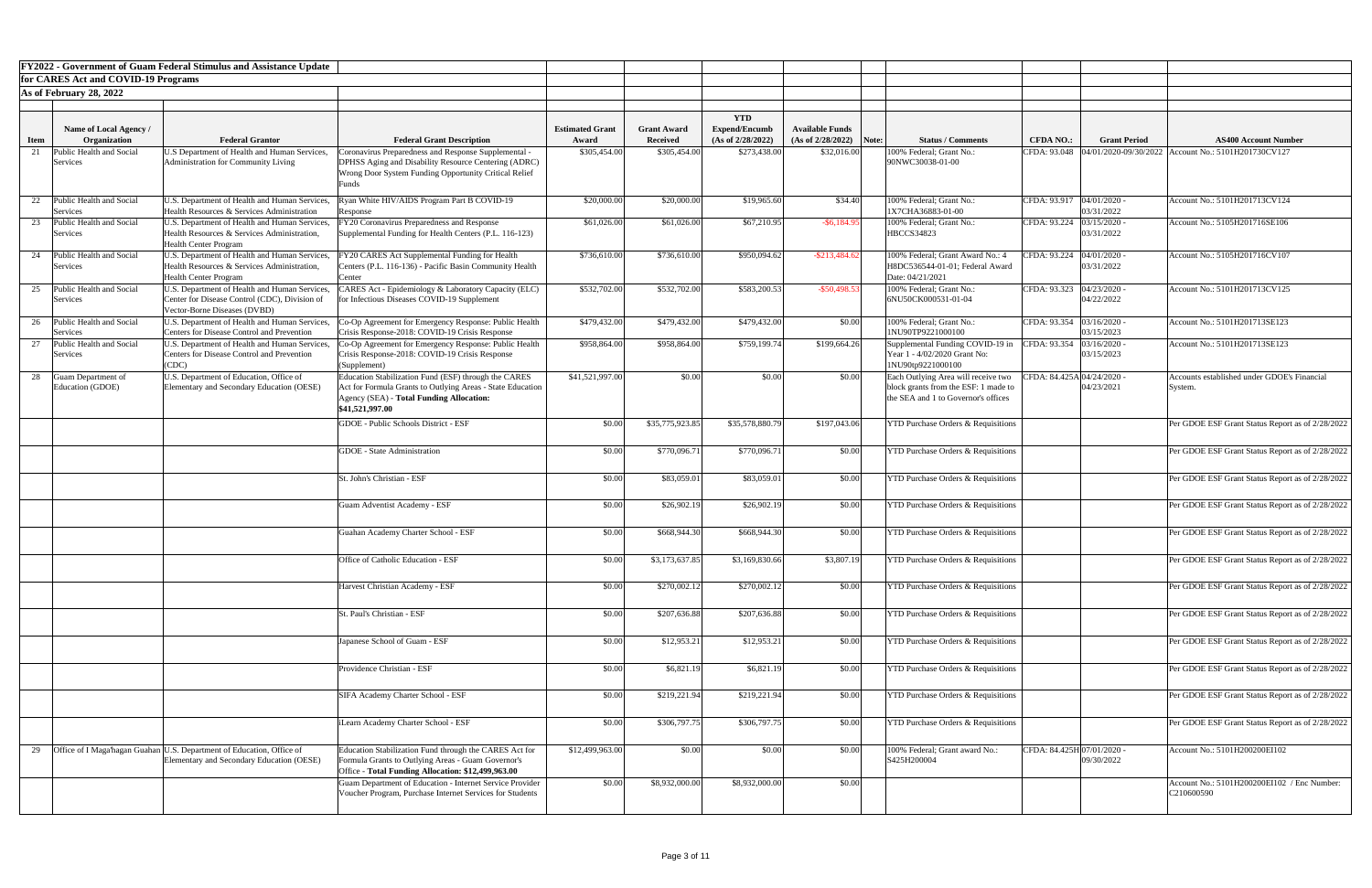|             |                                                  | <b>FY2022 - Government of Guam Federal Stimulus and Assistance Update</b>         |                                                                                                                                              |                                 |                                       |                                           |                                                     |                                                                                                                                                         |                  |                          |                                                                                                                                                                                             |
|-------------|--------------------------------------------------|-----------------------------------------------------------------------------------|----------------------------------------------------------------------------------------------------------------------------------------------|---------------------------------|---------------------------------------|-------------------------------------------|-----------------------------------------------------|---------------------------------------------------------------------------------------------------------------------------------------------------------|------------------|--------------------------|---------------------------------------------------------------------------------------------------------------------------------------------------------------------------------------------|
|             | for CARES Act and COVID-19 Programs              |                                                                                   |                                                                                                                                              |                                 |                                       |                                           |                                                     |                                                                                                                                                         |                  |                          |                                                                                                                                                                                             |
|             | As of February 28, 2022                          |                                                                                   |                                                                                                                                              |                                 |                                       |                                           |                                                     |                                                                                                                                                         |                  |                          |                                                                                                                                                                                             |
|             |                                                  |                                                                                   |                                                                                                                                              |                                 |                                       |                                           |                                                     |                                                                                                                                                         |                  |                          |                                                                                                                                                                                             |
|             |                                                  |                                                                                   |                                                                                                                                              |                                 |                                       | <b>YTD</b>                                |                                                     |                                                                                                                                                         |                  |                          |                                                                                                                                                                                             |
| <b>Item</b> | Name of Local Agency /<br>Organization           | <b>Federal Grantor</b>                                                            | <b>Federal Grant Description</b>                                                                                                             | <b>Estimated Grant</b><br>Award | <b>Grant Award</b><br><b>Received</b> | <b>Expend/Encumb</b><br>(As of 2/28/2022) | <b>Available Funds</b><br>$(As of 2/28/2022)$ Note: | <b>Status / Comments</b>                                                                                                                                | <b>CFDA NO.:</b> | <b>Grant Period</b>      | <b>AS400 Account Number</b>                                                                                                                                                                 |
|             |                                                  |                                                                                   | University of Guam - Provide Rebates or Refunds for                                                                                          | \$0.00                          | \$956,900.00                          | \$956,900.00                              | \$0.00                                              |                                                                                                                                                         |                  |                          | Account No.: 5101H200200EI102 / Enc Number:                                                                                                                                                 |
|             |                                                  |                                                                                   | <b>Internet/Online Student Fees</b>                                                                                                          |                                 |                                       |                                           |                                                     |                                                                                                                                                         |                  |                          | C210600600                                                                                                                                                                                  |
|             |                                                  |                                                                                   | Guam Community College - Provide Rebates or Refunds for                                                                                      | \$0.00                          | \$529,200.00                          | \$529,200.00                              | \$0.00                                              |                                                                                                                                                         |                  |                          | Account No.: 5101H200200EI102 / Enc Number:                                                                                                                                                 |
|             |                                                  |                                                                                   | Internet/Online Student Fees                                                                                                                 |                                 |                                       |                                           |                                                     |                                                                                                                                                         |                  |                          | C210600610                                                                                                                                                                                  |
|             |                                                  |                                                                                   | PBS Guam - PBS University Program                                                                                                            | \$0.00                          | \$1,507,650.00                        | \$1,507,650.00                            | \$0.00                                              |                                                                                                                                                         |                  |                          | Account No.: 5101H200200EI102 / Enc Number:<br>C210601140                                                                                                                                   |
|             |                                                  |                                                                                   | Department of Youth Affairs - Stand Up Virtual Learning<br>Centers, Implement a Locally-Developed, Web-Based                                 | \$0.00                          | \$220,500.00                          | \$220,500.00                              | \$0.00                                              |                                                                                                                                                         |                  |                          | Account No.: 5101H200200EI102 / Enc Number:<br>W210200002                                                                                                                                   |
|             |                                                  |                                                                                   | Solution for Case Management                                                                                                                 |                                 |                                       |                                           |                                                     |                                                                                                                                                         |                  |                          |                                                                                                                                                                                             |
|             |                                                  |                                                                                   | Guam Public Library System - Expand Wireless Internet<br><b>Access and Provide Desktop Computers</b>                                         | \$0.00                          | \$201,000.00                          | \$201,000.00                              | \$0.00                                              |                                                                                                                                                         |                  |                          | Account No.: 5101H200200EI102 / Enc Number:<br>W210200003                                                                                                                                   |
|             |                                                  |                                                                                   | Other - Administrative Costs                                                                                                                 | \$0.00                          | \$152,713.00                          | \$149,448.05                              | \$3,264.95                                          |                                                                                                                                                         |                  |                          | Account No.: 5101H200200EI102                                                                                                                                                               |
| 30          | Guam Homeland Security                           | J.S. Department of Homeland Security, Federal                                     | FY20 Emergency Management Performance Grant (EMPG)                                                                                           | \$280,405.00                    | \$280,405.00                          | \$190,553.39                              | \$89,851.6                                          | 100% Federal; Grant award No.:                                                                                                                          | CFDA: 97.042     | 01/27/2020               | Account No.: 5101H200280CV2CD                                                                                                                                                               |
|             | Office of Civil Defense                          | Emergency Management Agency (FEMA)                                                | COVID-19 Supplemental                                                                                                                        |                                 |                                       |                                           |                                                     | EMF2020EP00012-S01                                                                                                                                      |                  | 01/26/2022               |                                                                                                                                                                                             |
|             | <b>Guam Election Commission</b><br>(GEC)         | <b>J.S. Election Assistance Commission (EAC)</b>                                  | FY2020 Help America Vote Act (HAVA) CARES Act<br>Grant - Emergency Funds for Expenses related to COVID-                                      | \$600,000.00                    | \$600,000.00                          | \$600,000.00                              | \$0.00                                              | <b>Grant Agreement No.:</b><br>GU20101CARES. GEC deposited<br>grant funds into GEC checking<br>account and also established an "X"<br>account with DOA. | CFDA: 90.404     | 03/28/2020<br>03/27/2022 | Per information received from GEC - The YTD<br>Expenditures/Encumbrances is \$600,000.00. Of this<br>amount, total YTD Expenditures of \$267,199 are<br>under Account No.: 5100X200700RS501 |
|             | <b>Guam Regional Transit</b><br><b>Authority</b> | U.S. Department of Transportation, Federal<br><b>Transit Administration (FTA)</b> | FY2020 Section 5311 CARES Act Grant for Operating and<br>Capital Assistance to Recover from COVID-19 Pandemic                                | \$2,704,154.00                  | \$2,704,154.00                        | \$2,661,836.08                            | \$42,317.92                                         | 100% Federal; Grant award No.: GU-<br>2020-001-00                                                                                                       | CFDA: 20.509     | 06/30/2020<br>06/30/2023 | Account No.: 5101H209977CV108                                                                                                                                                               |
| 33          | Public Health and Social<br>Services             | U.S. Department of Agriculture (USDA), Food<br>and Nutrition Service (FNS)        | Families First Coronavirus Response Act - Emergency<br>Supplemental Nutrition Assistance Program (SNAP)<br>COVID-19 Allotment for March 2020 | \$2,092,897.00                  | \$2,092,897.00                        | \$2,092,897.00                            | \$0.00                                              | Per DPHSS, Division of Pubic<br>Welfare, State Office                                                                                                   |                  |                          | All emergency allotments are deposited into the<br>household's Electronic Benefits Transfer (EBT)<br>card                                                                                   |
|             |                                                  |                                                                                   | Families First Coronavirus Response Act - Emergency<br>SNAP COVID-19 Allotment for April 2020                                                | \$2,507,072.00                  | \$2,507,072.00                        | \$2,507,072.00                            | \$0.00                                              | Per DPHSS, Division of Pubic<br>Welfare, Bureau of Economic Security                                                                                    |                  |                          | All emergency allotments are deposited into the<br>household's EBT card.                                                                                                                    |
|             |                                                  |                                                                                   | Families First Coronavirus Response Act - Emergency<br>SNAP COVID-19 Allotment for May 2020                                                  | \$2,221,078.00                  | \$2,221,078.00                        | \$2,221,078.00                            | \$0.00                                              | Per DPHSS, Division of Pubic<br>Welfare, Bureau of Economic Security                                                                                    |                  |                          | All emergency allotments are deposited into the<br>household's EBT card.                                                                                                                    |
|             |                                                  |                                                                                   | Families First Coronavirus Response Act - Emergency<br>SNAP COVID-19 Allotment for June 2020                                                 | \$2,089,644.00                  | \$2,089,644.00                        | \$2,089,644.00                            | \$0.00                                              | Per DPHSS, Division of Pubic<br>Welfare, Bureau of Economic Security                                                                                    |                  |                          | All emergency allotments are deposited into the<br>household's EBT card.                                                                                                                    |
|             |                                                  |                                                                                   | Families First Coronavirus Response Act - Emergency<br>SNAP COVID-19 Allotment for July 2020                                                 | \$2,066,627.00                  | \$2,066,627.00                        | \$2,066,627.00                            | \$0.00                                              | Per DPHSS, Division of Pubic<br>Welfare, Bureau of Economic Security                                                                                    |                  |                          | All emergency allotments are deposited into the<br>household's EBT card.                                                                                                                    |
|             |                                                  |                                                                                   | Families First Coronavirus Response Act - Emergency<br>SNAP COVID-19 Allotment for August 2020                                               | \$2,008,466.00                  | \$2,008,466.00                        | \$2,008,466.00                            | \$0.00                                              | Per DPHSS, Division of Pubic<br>Welfare, Bureau of Economic Security                                                                                    |                  |                          | All emergency allotments are deposited into the<br>household's EBT card.                                                                                                                    |
|             |                                                  |                                                                                   | Families First Coronavirus Response Act - Emergency<br>SNAP COVID-19 Allotment for September 2020                                            | \$2,077,353.00                  | \$2,077,353.00                        | \$2,077,353.00                            | \$0.00                                              | Per DPHSS, Division of Pubic<br>Welfare, Bureau of Economic Security                                                                                    |                  |                          | All emergency allotments are deposited into the<br>household's EBT card.                                                                                                                    |
|             |                                                  |                                                                                   | Families First Coronavirus Response Act - Emergency<br>SNAP COVID-19 Allotment for October 2020                                              | \$2,001,961.00                  | \$2,001,961.00                        | \$2,001,961.00                            | \$0.00                                              | Per DPHSS, Division of Pubic<br>Welfare, Bureau of Economic Security                                                                                    |                  |                          | All emergency allotments are deposited into the<br>household's EBT card.                                                                                                                    |
|             |                                                  |                                                                                   | Families First Coronavirus Response Act - Emergency<br>SNAP COVID-19 Allotment for November 2020                                             | \$2,021,489.00                  | \$2,021,489.00                        | \$2,021,489.00                            | \$0.00                                              | Per DPHSS, Division of Pubic<br>Welfare, Bureau of Economic Security                                                                                    |                  |                          | All emergency allotments are deposited into the<br>household's EBT card.                                                                                                                    |
|             |                                                  |                                                                                   | Families First Coronavirus Response Act - Emergency<br>SNAP COVID-19 Allotment for December 2020                                             | \$2,025,441.00                  | \$2,025,441.00                        | \$2,025,441.00                            | \$0.00                                              | Per DPHSS, Division of Pubic<br>Welfare, Bureau of Economic Security                                                                                    |                  |                          | All emergency allotments are deposited into the<br>household's EBT card.                                                                                                                    |
|             |                                                  |                                                                                   | Families First Coronavirus Response Act - Emergency<br>SNAP COVID-19 Allotment for January 2021                                              | \$2,002,290.00                  | \$2,002,290.00                        | \$2,002,290.00                            | \$0.00                                              | Per DPHSS, Division of Pubic<br>Welfare, Bureau of Economic Security                                                                                    |                  |                          | All emergency allotments are deposited into the<br>household's EBT card.                                                                                                                    |
|             |                                                  |                                                                                   | Families First Coronavirus Response Act - Emergency<br>SNAP COVID-19 Allotment for February 2021                                             | \$2,070,743.00                  | \$2,070,743.00                        | \$2,070,743.00                            | \$0.00                                              | Per DPHSS, Division of Pubic<br>Welfare, Bureau of Economic Security                                                                                    |                  |                          | All emergency allotments are deposited into the<br>household's EBT card.                                                                                                                    |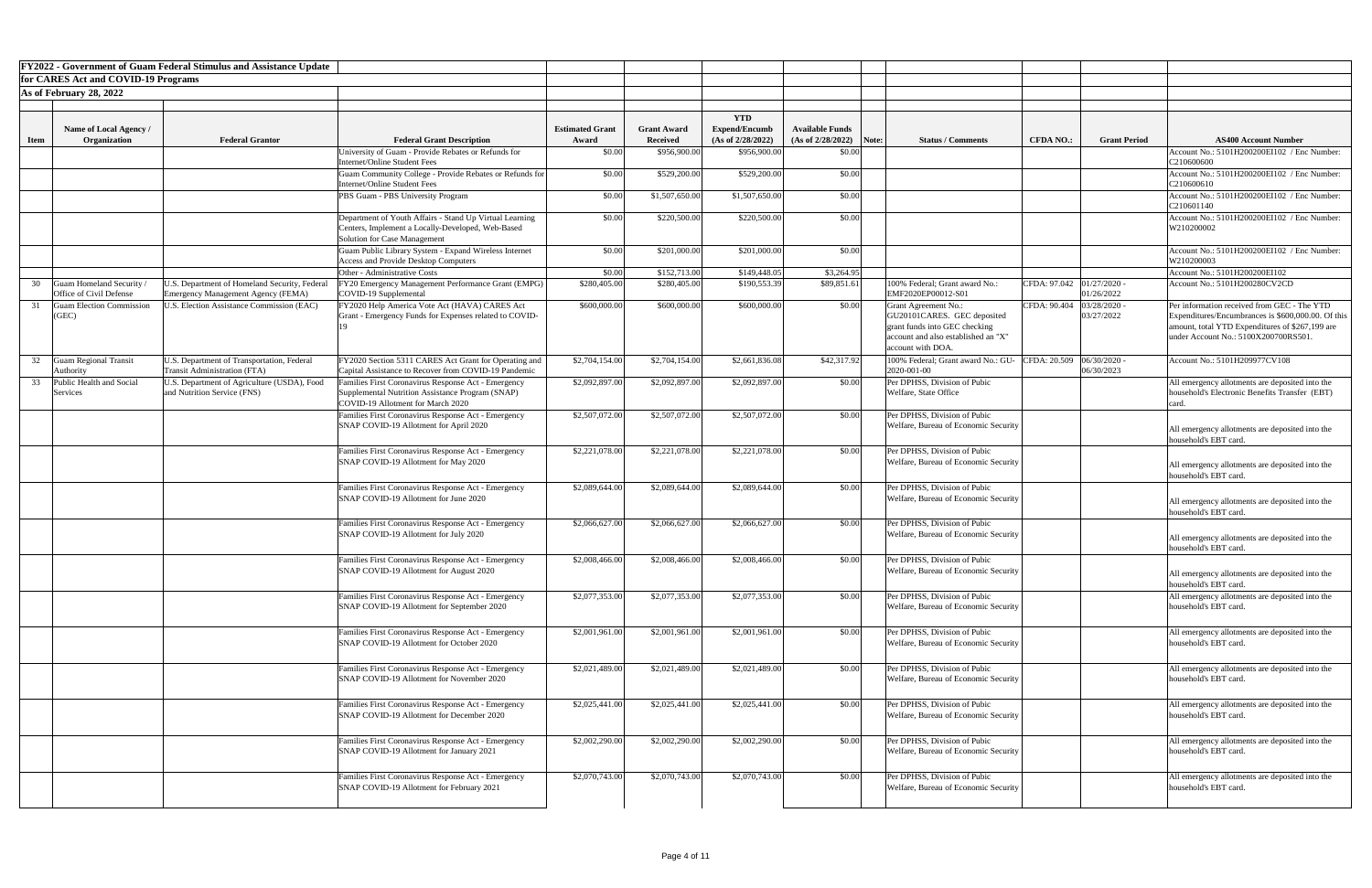|             | <b>FY2022 - Government of Guam Federal Stimulus and Assistance Update</b>                                               |                                                                                                                                |                                                                                                                                                                                                                                           |                        |                    |                      |                           |                                                                                                                                                                                                                                                            |                             |                              |                                                                                                                                                                                                                                           |
|-------------|-------------------------------------------------------------------------------------------------------------------------|--------------------------------------------------------------------------------------------------------------------------------|-------------------------------------------------------------------------------------------------------------------------------------------------------------------------------------------------------------------------------------------|------------------------|--------------------|----------------------|---------------------------|------------------------------------------------------------------------------------------------------------------------------------------------------------------------------------------------------------------------------------------------------------|-----------------------------|------------------------------|-------------------------------------------------------------------------------------------------------------------------------------------------------------------------------------------------------------------------------------------|
|             | for CARES Act and COVID-19 Programs                                                                                     |                                                                                                                                |                                                                                                                                                                                                                                           |                        |                    |                      |                           |                                                                                                                                                                                                                                                            |                             |                              |                                                                                                                                                                                                                                           |
|             | As of February 28, 2022                                                                                                 |                                                                                                                                |                                                                                                                                                                                                                                           |                        |                    |                      |                           |                                                                                                                                                                                                                                                            |                             |                              |                                                                                                                                                                                                                                           |
|             |                                                                                                                         |                                                                                                                                |                                                                                                                                                                                                                                           |                        |                    | <b>YTD</b>           |                           |                                                                                                                                                                                                                                                            |                             |                              |                                                                                                                                                                                                                                           |
|             | Name of Local Agency /                                                                                                  |                                                                                                                                |                                                                                                                                                                                                                                           | <b>Estimated Grant</b> | <b>Grant Award</b> | <b>Expend/Encumb</b> | <b>Available Funds</b>    |                                                                                                                                                                                                                                                            |                             |                              |                                                                                                                                                                                                                                           |
| <b>Item</b> | Organization                                                                                                            | <b>Federal Grantor</b>                                                                                                         | <b>Federal Grant Description</b>                                                                                                                                                                                                          | Award                  | <b>Received</b>    | (As of 2/28/2022)    | $(As of 2/28/2022)$ Note: | <b>Status / Comments</b>                                                                                                                                                                                                                                   | <b>CFDA NO.:</b>            | <b>Grant Period</b>          | <b>AS400 Account Number</b>                                                                                                                                                                                                               |
|             |                                                                                                                         |                                                                                                                                | Families First Coronavirus Response Act - Emergency<br>SNAP COVID-19 Allotment for March 2021                                                                                                                                             | \$2,115,011.00         | \$2,115,011.00     | \$2,115,011.00       | \$0.00                    | Per DPHSS, Division of Pubic<br>Welfare, Bureau of Economic Security                                                                                                                                                                                       |                             |                              | All emergency allotments are deposited into the<br>household's EBT card.                                                                                                                                                                  |
|             |                                                                                                                         |                                                                                                                                | Families First Coronavirus Response Act - Emergency<br>SNAP COVID-19 Allotment for April 2021                                                                                                                                             | \$2,666,330.00         | \$2,666,330.00     | \$2,666,330.00       | \$0.00                    | Per DPHSS, Division of Pubic<br>Welfare, Bureau of Economic Security                                                                                                                                                                                       |                             |                              | All emergency allotments are deposited into the<br>household's EBT card. EAS Issuance for 12,834<br>cases.                                                                                                                                |
|             |                                                                                                                         |                                                                                                                                | Families First Coronavirus Response Act - Emergency<br>SNAP COVID-19 Allotment for May 2021                                                                                                                                               | \$2,757,698.00         | \$2,757,698.00     | \$2,757,698.00       | \$0.00                    | Per DPHSS, Division of Pubic<br>Welfare, Bureau of Economic Security                                                                                                                                                                                       |                             |                              | All emergency allotments are deposited into the<br>household's EBT card. EAS Issuance for 12,827<br>cases.                                                                                                                                |
|             |                                                                                                                         |                                                                                                                                | Families First Coronavirus Response Act - Emergency<br>SNAP COVID-19 Allotment for June 2021                                                                                                                                              | \$2,829,406.00         | \$2,829,406.00     | \$2,829,406.00       | \$0.00                    | Per DPHSS, Division of Pubic<br>Welfare, Bureau of Economic Security                                                                                                                                                                                       |                             |                              | All emergency allotments are deposited into the<br>household's EBT card. EAS Issuance for 13,075<br>ases:                                                                                                                                 |
|             |                                                                                                                         |                                                                                                                                | Families First Coronavirus Response Act - Emergency<br>SNAP COVID-19 Allotment for July 2021                                                                                                                                              | \$2,800,874.00         | \$2,800,874.00     | \$2,800,874.00       | \$0.00                    | Per DPHSS, Division of Pubic<br>Welfare, Bureau of Economic Security                                                                                                                                                                                       |                             |                              | All emergency allotments are deposited into the<br>household's EBT card. EAS Issuance for 12,903<br>Cases.                                                                                                                                |
|             |                                                                                                                         |                                                                                                                                | Families First Coronavirus Response Act - Emergency<br>SNAP COVID-19 Allotment for August 2021                                                                                                                                            | \$2,753,681.00         | \$2,753,681.00     | \$2,753,681.00       | \$0.00                    | Per DPHSS, Division of Pubic<br>Welfare, Bureau of Economic Security                                                                                                                                                                                       |                             |                              | All emergency allotments are deposited into the<br>household's EBT card. EAS Issuance for 12,731                                                                                                                                          |
|             |                                                                                                                         |                                                                                                                                | Families First Coronavirus Response Act - Emergency<br>SNAP COVID-19 Allotment for September 2021                                                                                                                                         | \$2,739,826.00         | \$2,739,826.00     | \$2,739,826.00       | \$0.00                    | Per DPHSS, Division of Pubic<br>Welfare, Bureau of Economic Security                                                                                                                                                                                       |                             |                              | All emergency allotments are deposited into the<br>household's EBT card. EAS Issuance for 12,653<br>Cases.                                                                                                                                |
|             |                                                                                                                         |                                                                                                                                | Families First Coronavirus Response Act - Emergency<br>SNAP COVID-19 Allotment for October 2021                                                                                                                                           | \$2,706,157.00         | \$2,706,157.00     | \$2,706,157.00       | \$0.00                    | Per DPHSS, Division of Pubic<br>Welfare, Bureau of Economic Security                                                                                                                                                                                       |                             |                              | All emergency allotments are deposited into the<br>household's EBT card. EAS Issuance for 12,740<br>Cases                                                                                                                                 |
|             |                                                                                                                         |                                                                                                                                | Families First Coronavirus Response Act - Emergency<br>SNAP COVID-19 Allotment for November 2021                                                                                                                                          | \$2,623,624.00         | \$2,623,624.00     | \$2,623,624.00       | \$0.00                    | Per DPHSS, Division of Pubic<br>Welfare, Bureau of Economic Security                                                                                                                                                                                       |                             |                              | All emergency allotments are deposited into the<br>household's EBT card. EAS Issuance for 12,709<br>Jases.                                                                                                                                |
|             |                                                                                                                         |                                                                                                                                | Families First Coronavirus Response Act - Emergency<br>SNAP COVID-19 Allotment for December 2021                                                                                                                                          | \$2,689,869.00         | \$2,592,916.00     | \$2,592,916.00       | \$0.00                    | Per DPHSS, Division of Pubic<br>Welfare, Bureau of Economic Security                                                                                                                                                                                       |                             |                              | All emergency allotments are deposited into the<br>household's EBT card. EAS Issuance for 12,851<br>Jases.                                                                                                                                |
|             |                                                                                                                         |                                                                                                                                | Families First Coronavirus Response Act - Emergency<br>SNAP COVID-19 Allotment for January 2022                                                                                                                                           | \$2,503,999.00         | \$2,503,999.00     | \$2,503,999.00       | \$0.00                    | Per DPHSS, Division of Pubic<br>Welfare, Bureau of Economic Security                                                                                                                                                                                       |                             |                              | All emergency allotments are deposited into the<br>household's EBT card. EAS Issuance for 12,695<br>lases.                                                                                                                                |
|             |                                                                                                                         |                                                                                                                                | Families First Coronavirus Response Act - Emergency<br>SNAP COVID-19 Allotment for February 2022                                                                                                                                          | \$2,580,089.00         | \$2,580,089.00     | \$2,580,089.00       | \$0.00                    | Per DPHSS, Division of Pubic<br>Welfare, Bureau of Economic Security                                                                                                                                                                                       |                             |                              | All emergency allotments are deposited into the<br>nousehold's EBT card. EAS Issuance for 13,003<br>Cases.                                                                                                                                |
| 34          | Public Health and Social<br><b>Affairs</b><br>Services                                                                  | U.S. Department of Interior, Office of Insular                                                                                 | Technical Assistant Program for Pacific Islands Health<br>Officers Association (PIHOA) - Emergency Bulk<br>Procurement of GeneXpert COVID-19 Testing Kits and<br>Machines for US-Affiliated Pacific Islands Jurisdictions                 | \$122,587.20           | \$122,587.20       | \$122,587.20         | \$0.00                    | Represents Guam's share of \$858,924 CFDA: 15.875 03/26/2020 -<br>TAP grant awarded to PIHOA. (Note:<br>PIHOA had purchased for Guam 4,600<br>Test Kits & associated supplies -<br>$$102,156 + estimated customs.$<br>shipping $&$ handling - \$20,431.20) |                             | 09/30/2023                   | Account No.: NONE                                                                                                                                                                                                                         |
| 35          | Public Health and Social<br>Services                                                                                    | U.S. Department of Health and Human Services,<br>Center for Disease Control (CDC), Division of<br>Vector-Borne Diseases (DVBD) | COVID-19 Paycheck Protection Program and Health Care<br>Enhancement Act Response Activities - Epidemiology &<br>Laboratory Capacity (ELC) for Infectious Diseases - Expand<br>Testing Capacity / Enhancing Detection COVID-19<br>Response | \$5,611,597.00         | \$5,611,957.00     | \$4,862,829.77       | \$749,127.23              | 100% Federal; Grant award No.:<br>6NU50CK000531-01-05                                                                                                                                                                                                      | CFDA: 93.323  05/18/2020 -  | 11/17/2022                   | Account No.: 5101H201713CV126                                                                                                                                                                                                             |
| 36          | Agriculture                                                                                                             | US Department of Commerce, National Oceanic<br>and Atmospheric Administration (NOAA)                                           | Sec. 12005 Funding for Fisheries Assistance, funding to<br>address direct and indirect COVID-19 impacts to eligible<br>fishery participants. Guam's CARES Act Fishers Program<br>(FY2020 - Round 1)                                       | \$1,000,000.00         | \$998,000.00       | \$988,803.00         | \$9,197.00                | Grant allocation awarded to the Pacific CFDA: 11.477<br><b>States Marine Fisheries Commission</b><br>(PSMFC) for Guam. Applications are<br>reviewed and payments to eligible<br>fishery participants are processed by<br>PSMFC on behalf of Guam.          |                             | $05/01/2020$ -<br>05/31/2021 | Account No.: NONE - Per Daily Post Article dated<br>11/17/2021, the Division of Aquatic and Wildlife<br>Resources of the Department of Agriculture is<br>mailing 465 relief checks totalling approximately<br>\$988,803 to local fishers. |
|             | Guam Council on the Arts and National Endowment for the Arts (NEA), Office<br>of Grants Management<br>Humanities Agency |                                                                                                                                | Promotion of the Arts Partnership Agreement - Response to<br>COVID-19 pandemic (CARES Act funds)                                                                                                                                          | \$164,600.00           | \$164,600.00       | \$114,600.00         | \$50,000.00               | 100% Federal; Grant award No.:<br>1855994-61-19                                                                                                                                                                                                            |                             |                              | CFDA: 45.025   10/1/2019 - 09/30/2022   Account No.: 5101H204000CV106                                                                                                                                                                     |
| 38          | Public Health and Social<br>Services                                                                                    | U.S. Department of Health and Human Services,<br>Health Resources & Services Administration                                    | <b>FY2020 Expanding Capacity for Coronavirus Testing</b><br> (ECT)                                                                                                                                                                        | \$272,209.00           | \$272,209.00       | \$326,290.87         | $-$ \$54,081.8            | 100% Federal; Grant award No.:<br>H8ECS37692                                                                                                                                                                                                               | CFDA: 93.224   05/01/2020 - | 04/30/2022                   | Account No.: 5105H201716CV108                                                                                                                                                                                                             |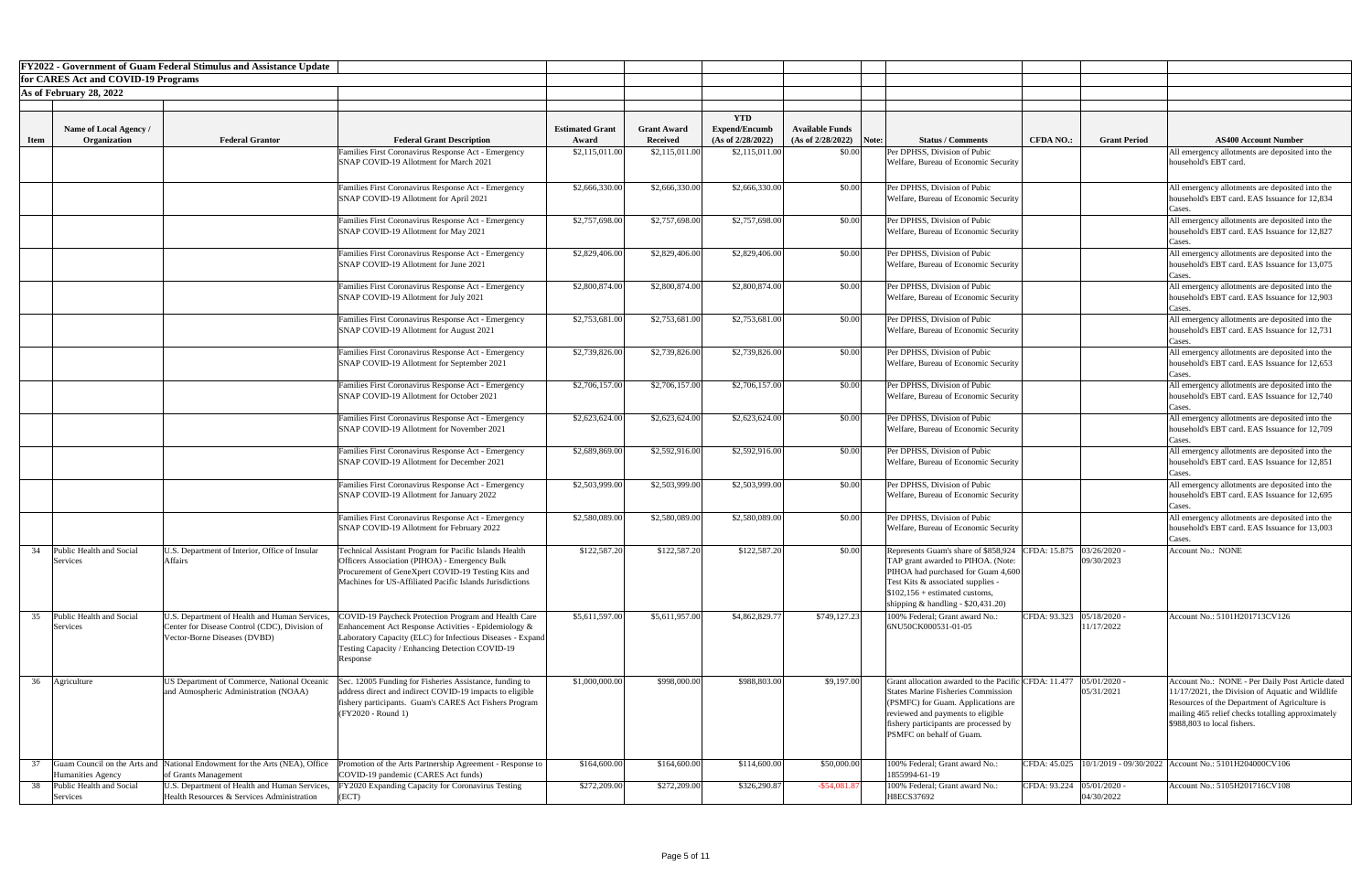|             |                                                     | <b>FY2022 - Government of Guam Federal Stimulus and Assistance Update</b>                          |                                                                                                                        |                        |                    |                      |                           |                                                                                    |                             |                          |                                                                        |
|-------------|-----------------------------------------------------|----------------------------------------------------------------------------------------------------|------------------------------------------------------------------------------------------------------------------------|------------------------|--------------------|----------------------|---------------------------|------------------------------------------------------------------------------------|-----------------------------|--------------------------|------------------------------------------------------------------------|
|             | for CARES Act and COVID-19 Programs                 |                                                                                                    |                                                                                                                        |                        |                    |                      |                           |                                                                                    |                             |                          |                                                                        |
|             | As of February 28, 2022                             |                                                                                                    |                                                                                                                        |                        |                    |                      |                           |                                                                                    |                             |                          |                                                                        |
|             |                                                     |                                                                                                    |                                                                                                                        |                        |                    | <b>YTD</b>           |                           |                                                                                    |                             |                          |                                                                        |
|             | <b>Name of Local Agency /</b>                       |                                                                                                    |                                                                                                                        | <b>Estimated Grant</b> | <b>Grant Award</b> | <b>Expend/Encumb</b> | <b>Available Funds</b>    |                                                                                    |                             |                          |                                                                        |
| <b>Item</b> | Organization                                        | <b>Federal Grantor</b>                                                                             | <b>Federal Grant Description</b>                                                                                       | Award                  | <b>Received</b>    | (As of 2/28/2022)    | $(As of 2/28/2022)$ Note: | <b>Status / Comments</b>                                                           | <b>CFDA NO.:</b>            | <b>Grant Period</b>      | <b>AS400 Account Number</b>                                            |
| 39          | Public Health and Social<br>Services                | Federal Communications Commission (FCC)                                                            | FY2020 COVID-19 Telehealth Program - To help health<br>care providers provide telehealth services to patients at their | \$321,244.00           | \$321,244.00       | \$0.00               | \$321,244.00              | Not a grant program. Disbursements of CFDA:<br>funds through invoice documentation |                             | 03/13/2020<br>09/30/2020 | Account No.: NONE - Pending an expenditure<br>update from DPHSS.       |
|             |                                                     |                                                                                                    | home or mobile locations in response to the COVID-19                                                                   |                        |                    |                      |                           | to support reimbursements for eligible                                             |                             |                          |                                                                        |
|             |                                                     |                                                                                                    | pandemic.                                                                                                              |                        |                    |                      |                           | expenses and services.                                                             |                             |                          |                                                                        |
|             |                                                     |                                                                                                    |                                                                                                                        |                        |                    |                      |                           |                                                                                    |                             |                          |                                                                        |
| 40          | Public Health and Social                            | U.S. Department of Health and Human Services,                                                      | Epidemiology & Laboratory Capacity (ELC) for Infectious                                                                | \$94,937.00            | \$94,937.00        | \$61,853.09          | \$33,083.9                | 100% Federal; Grant award No.: 6                                                   | CFDA: 93.323 05/28/2020 -   |                          | Account No.: 5101H201713CV127                                          |
|             | Services                                            | Centers for Disease Control (CDC), Division of<br>Vector-Borne Diseases (DVBD)                     | Diseases - COVID-19 Supplement Funds for Infection<br><b>Prevention Control</b>                                        |                        |                    |                      |                           | NU50CK000531-01-06                                                                 |                             | 05/27/2022               |                                                                        |
|             | Guam Behavioral Health and                          | U.S. Department of Health and Human Services,                                                      | Guam's COVID-19 Emergency Response for Suicide                                                                         | \$780,406.00           | \$790,406.00       | \$703,663.48         | \$86,742.52               | 100% Federal; Grant award No.:                                                     | CFDA: 93.958 07/31/2020     |                          | Account No.: 5101H202300CV107                                          |
|             | <b>Wellness Center</b>                              | Substance Abuse and Mental Health Services                                                         | Prevention                                                                                                             |                        |                    |                      |                           | 1H79FG000539-01                                                                    |                             | 05/31/2022               |                                                                        |
| 42          | Public Health and Social                            | Administration<br>U.S. Department of Health and Human Services,                                    | nmunization Cooperative Agreements - IP19-1901                                                                         | \$150,000.00           | \$150,000.00       | \$13,512.44          | \$136,487.56              | 100% Federal; Grant award No.: 6                                                   | CFDA: 93.268 06/05/2020 -   |                          | Account No.: 5101H201713CV128                                          |
|             | Services                                            | Centers for Disease Control and Prevention                                                         | mmunization and Vaccines for Children - 2019 (CARES                                                                    |                        |                    |                      |                           | NH23IP922638-01-02                                                                 |                             | 06/30/2024               |                                                                        |
|             |                                                     | (CDC)                                                                                              | COVID-19 Supplemental Funds)                                                                                           |                        |                    |                      |                           |                                                                                    |                             |                          |                                                                        |
| 43          | Public Health and Social<br><b>Services</b>         | U.S. Department of Health and Human Services,<br><b>Centers for Disease Control and Prevention</b> | CK19-1904 - Epidemiology and Laboratory Capacity for<br>Prevention and Control of Emerging Infectious Diseases -       | \$50,000.00            | \$50,000.00        | \$42,937.61          | \$7,062.39                | 100% Federal; Grant award No.: 5<br>NU50CK000531-02-00 Note:                       | CFDA: 93.323                | 08/01/2020<br>05/31/2022 | Account No.: 5101H201713CV129                                          |
|             |                                                     | (CDC)                                                                                              | COVID-19 Project O (VPD MIS-C)                                                                                         |                        |                    |                      |                           | Allocation of \$50,000 for COVID-19                                                |                             |                          |                                                                        |
|             |                                                     |                                                                                                    |                                                                                                                        |                        |                    |                      |                           | Project from a \$3.89M grant to                                                    |                             |                          |                                                                        |
|             |                                                     |                                                                                                    |                                                                                                                        |                        |                    |                      |                           | <b>DPHSS</b> for ELC                                                               |                             |                          |                                                                        |
|             |                                                     |                                                                                                    |                                                                                                                        |                        |                    |                      |                           |                                                                                    |                             |                          |                                                                        |
| 44          | Labor                                               | U.S. Department of Homeland Security, Federal<br>Emergency Management Agency (FEMA)                | Other Needs Assistance (ONA) - Supplemental Payments<br>for Lost Wages - Benefits                                      | \$45,000,000.00        | \$44,888,000.00    | \$34,914,791.73      | \$9,973,208.27            | <b>Federal Matching (Local Match</b><br>Waived) Grant award No.:                   | CFDA: 97.050 08/01/2020     | 03/27/2022               | Account No.: 5101B202400CV106 / Local Account<br>No.: 5100B202400MT950 |
|             |                                                     |                                                                                                    |                                                                                                                        |                        |                    |                      |                           | 4495DRGUSPLW - \$22.5M; Amend.                                                     |                             |                          |                                                                        |
|             |                                                     |                                                                                                    |                                                                                                                        |                        |                    |                      |                           | No. $1 + $7.5M$ ; Amend No. $2 + $7.5M$ ;                                          |                             |                          |                                                                        |
|             |                                                     |                                                                                                    |                                                                                                                        |                        |                    |                      |                           | Amend No. $3 - +\$7.5M$                                                            |                             |                          |                                                                        |
| 45          | Labor                                               | U.S. Department of Homeland Security, Federal                                                      | Other Needs Assistance (ONA) - Supplemental Payments                                                                   | \$272,202.00           | \$272,202.00       | \$109,015.18         | \$163,186.82              | <b>Federal Matching (Local Match)</b>                                              | CFDA: 97.050 08/01/2020     |                          | Account No.: 5101E202400CV105                                          |
|             |                                                     | <b>Emergency Management Agency (FEMA)</b>                                                          | for Lost Wages - Administration                                                                                        |                        |                    |                      |                           | Waived) Grant award No.:<br>4495DRGUSPLW - \$136,101;                              |                             | 03/27/2022               |                                                                        |
|             |                                                     |                                                                                                    |                                                                                                                        |                        |                    |                      |                           | Amend. No. $1 + $45,367$ ; Amend No.                                               |                             |                          |                                                                        |
|             |                                                     |                                                                                                    |                                                                                                                        |                        |                    |                      |                           | $2 + $45,367$ ; Amend No. 3 -                                                      |                             |                          |                                                                        |
|             |                                                     |                                                                                                    |                                                                                                                        |                        |                    |                      |                           | $+$ \$45,367M                                                                      |                             |                          |                                                                        |
| 46          | Public Health and Social                            | U.S Department of Health and Human Services,                                                       | CARES Act for the Stephanie Tubbs Jones Child Welfare                                                                  | \$43,342.00            | \$43,342.00        | \$41,613.26          | \$1,728.74                | 100% Federal; Grant award No.: G-                                                  | CFDA: 93.645 03/27/2020 -   |                          | Account No.: 5101H201726CV111                                          |
|             | Services                                            | Administration for Children and Families                                                           | Services Program, Title IV-B Subpart 1 of the Social<br>Security Act                                                   |                        |                    |                      |                           | 2001GUCWC3; Federal award date:<br>08/05/2020                                      |                             | 09/30/2021               |                                                                        |
|             | Public Health and Social                            | U.S. Department of Health and Human Services,                                                      | P.L. 116-20 Supplement Appropriation for Disaster Relief                                                               | \$74,777.00            | \$0.00             | \$0.00               | \$0.00                    | 100% Federal; Grant award No.: G-                                                  | CFDA: 93.645 03/27/2020 -   |                          | Account No.: 5101H201726SE110                                          |
|             | Services                                            | Administration for Children and Families                                                           | Act of 2019 Title IV-b Subpart 1 of the Social Security Act,                                                           |                        |                    |                      |                           | 2001GUSOSR                                                                         |                             | 09/30/2021               |                                                                        |
| 48          | Guam Homeland Security                              | U.S. Department of Homeland Security, Federal                                                      | <b>Child Welfare Services State Grants</b><br>COVID-19 Public Assistance Grant Program - B-                            | \$243,184.93           | \$243,184.93       | \$0.00               | \$243,184.93              | Grant agreement / Project Worksheet                                                | CFDA: 97.036 03/27/2020 ·   |                          | Account No.: 5101H200280CV101                                          |
|             | Office of Civil Defense                             | Emergency Management Agency (FEMA)                                                                 | Emergency Protective Measures - DR4495 Guam Homeland                                                                   |                        |                    |                      |                           | No.: PA-09-GU-4495-PW-00006                                                        |                             | 09/26/2024               |                                                                        |
|             |                                                     |                                                                                                    | Security Medical Supplies and PPE                                                                                      |                        |                    |                      |                           |                                                                                    |                             |                          |                                                                        |
| 49          | Guam Homeland Security /<br>Office of Civil Defense | J.S. Department of Homeland Security, Federal<br><b>Emergency Management Agency (FEMA)</b>         | COVID-19 Public Assistance Grant Program - B-<br><b>Emergency Protective Measures - Emergency Operations</b>           | \$2,673,368.65         | \$667,519.18       | \$603,870.74         | \$63,648.44               | Grant agreement / Project Worksheet<br>No.: PA-09-GU-4495-PW-00007                 | CFDA: 97.036 03/27/2020 ·   | 09/26/2024               | Account No.: 5101H200280CV102                                          |
|             |                                                     |                                                                                                    | Center Overtime Labor                                                                                                  |                        |                    |                      |                           |                                                                                    |                             |                          |                                                                        |
| 50          | Guam Homeland Security /                            | U.S. Department of Homeland Security, Federal                                                      | COVID-19 Public Assistance Grant Program - B-                                                                          | \$10,349,936.27        | \$10,349,936.2     | \$10,349,936.27      | \$0.00                    | Grant agreement / Project Worksheet                                                | CFDA: 97.036 03/27/2020 -   |                          | Account No.: 5101H200280CV103                                          |
|             | Office of Civil Defense<br>Guam Homeland Security   | <b>Emergency Management Agency (FEMA)</b><br>U.S. Department of Homeland Security, Federal         | Emergency Protective Measures - GMHA Surgical Staff<br>COVID-19 Public Assistance Grant Program - Z-                   | \$1,284,197.10         | \$1,284,197.10     | \$394,421.25         | \$889,775.85              | No.: PA-09-GU-4495-PW-00011<br>Grant agreement / Project Worksheet                 | CFDA: 97.036                | 09/26/2024<br>03/27/2020 | Account No.: 5101H200280CV104                                          |
|             | Office of Civil Defense                             | Emergency Management Agency (FEMA)                                                                 | Management Costs - DR4495 Guam Homeland Security                                                                       |                        |                    |                      |                           | No.: PA-09-GU-4495-PW-00014                                                        |                             | 09/26/2024               |                                                                        |
|             |                                                     |                                                                                                    | <b>Recipient Management Costs</b>                                                                                      |                        |                    |                      |                           |                                                                                    |                             |                          |                                                                        |
| 52          | Juam Homeland Security<br>Office of Civil Defense   | U.S. Department of Homeland Security, Federal<br>Emergency Management Agency (FEMA)                | COVID-19 Public Assistance Grant Program - B-<br>Emergency Protective Measures - GMHA Alternate Care                   | \$15,353,962.50        | \$15,353,962.50    | \$276,826.65         | \$15,077,135.85           | Grant agreement / Project Worksheet<br>No.: PA-09-GU-4495-PW-00009                 | CFDA: 97.036 03/27/2020 -   | 09/26/2024               | Account No.: 5101H200280CV109                                          |
|             |                                                     |                                                                                                    | Site (ACS)                                                                                                             |                        |                    |                      |                           |                                                                                    |                             |                          |                                                                        |
| 53          | Guam Homeland Security                              | U.S. Department of Homeland Security, Federal                                                      | COVID-19 Public Assistance Grant Program - B-                                                                          | \$1,166,793.89         | \$1,166,793.89     | \$0.00               | \$1,166,793.89            | Grant agreement / Project Worksheet                                                | CFDA: 97.036 03/27/2020 -   |                          | Account No.: 5101H200280CV110                                          |
|             | Office of Civil Defense                             | Emergency Management Agency (FEMA)                                                                 | Emergency Protective Measures - 3 Month COVID-19                                                                       |                        |                    |                      |                           | No.: PA-09-GU-4495-PW-00024                                                        |                             | 09/26/2024               |                                                                        |
|             |                                                     |                                                                                                    | Vaccine Distribution and Administration                                                                                |                        |                    |                      |                           |                                                                                    |                             |                          |                                                                        |
|             | 54 Public Health and Social<br>Services             | U.S. Department of Agriculture (USDA), Food<br>and Nutrition Service (FNS)                         | Women Infants & Children (WIC) (2 Year) -WIC COVID<br>19 FFCRA NSA -WIC Admin                                          | \$240,370.00           | \$240,370.00       | \$240,370.00         | \$0.00                    | 100% Federal; FAIN No.:<br>217GUGU7W6003                                           | CFDA: 10.558   10/01/2020 - | 09/30/2021               | Account No.: 5101E211712PA101                                          |
|             | Public Health and Social                            | U.S. Department of Agriculture (USDA), Food                                                        | Women Infants & Children (WIC) (2 Year) -WIC COVID                                                                     | \$583,574.00           | \$583,574.00       | \$583,574.00         | \$0.00                    | 100% Federal; FAIN No.:                                                            | CFDA: 10.558 10/01/2020     |                          | Account No.: 5101E211712DF103                                          |
|             | Services                                            | and Nutrition Service (FNS)                                                                        | 19 FFCRA FOOD -WIC Food                                                                                                |                        |                    |                      |                           | 217GUGU7W6006                                                                      |                             | 09/30/2021               |                                                                        |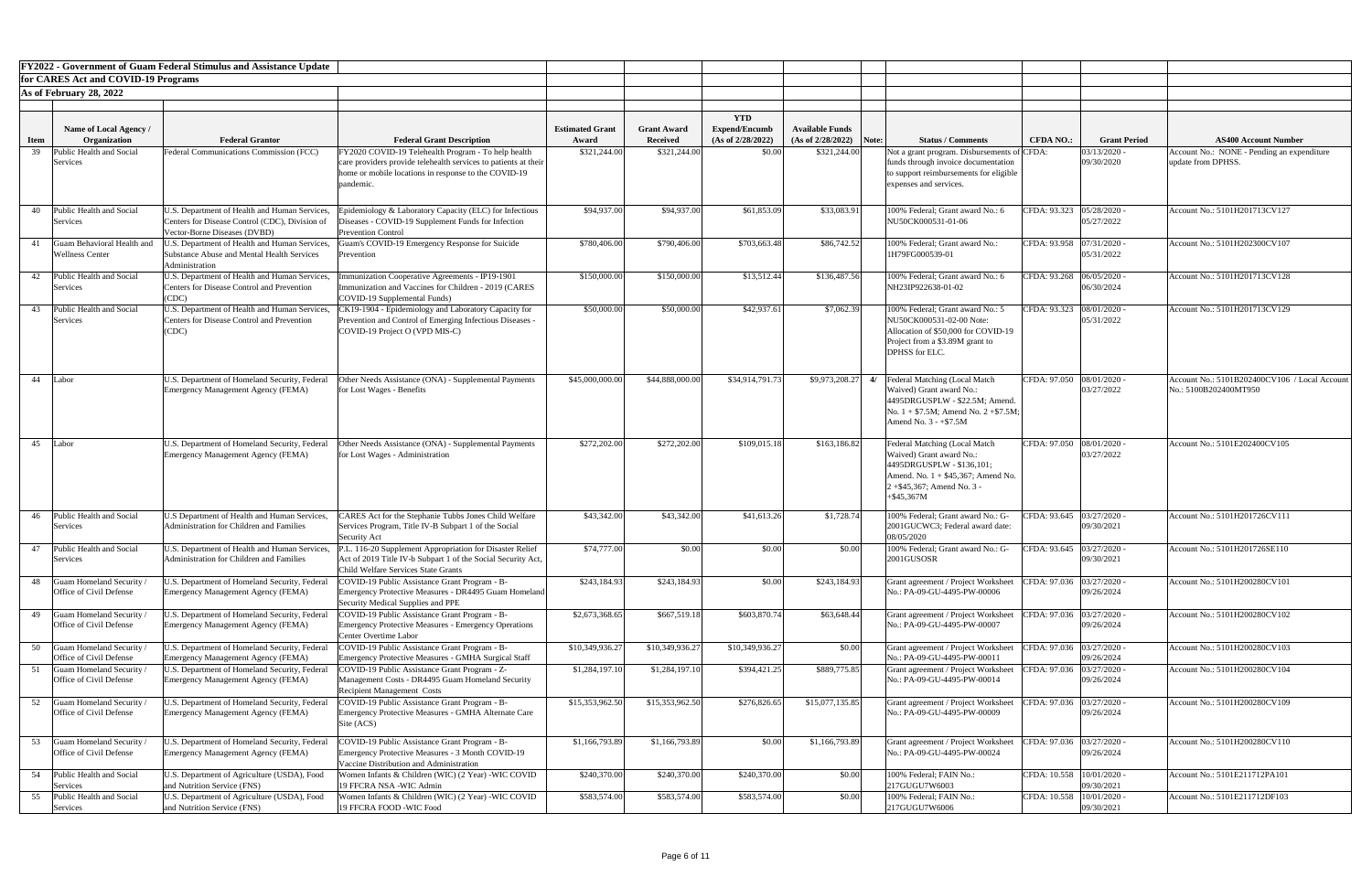|             |                                                                                | <b>FY2022 - Government of Guam Federal Stimulus and Assistance Update</b>                                     |                                                                                                                                                                                                     |                        |                                       |                                    |                        |       |                                                                                                                   |                            |                              |                                                                                                                                                                                                                                                 |
|-------------|--------------------------------------------------------------------------------|---------------------------------------------------------------------------------------------------------------|-----------------------------------------------------------------------------------------------------------------------------------------------------------------------------------------------------|------------------------|---------------------------------------|------------------------------------|------------------------|-------|-------------------------------------------------------------------------------------------------------------------|----------------------------|------------------------------|-------------------------------------------------------------------------------------------------------------------------------------------------------------------------------------------------------------------------------------------------|
|             | for CARES Act and COVID-19 Programs                                            |                                                                                                               |                                                                                                                                                                                                     |                        |                                       |                                    |                        |       |                                                                                                                   |                            |                              |                                                                                                                                                                                                                                                 |
|             | As of February 28, 2022                                                        |                                                                                                               |                                                                                                                                                                                                     |                        |                                       |                                    |                        |       |                                                                                                                   |                            |                              |                                                                                                                                                                                                                                                 |
|             |                                                                                |                                                                                                               |                                                                                                                                                                                                     |                        |                                       |                                    |                        |       |                                                                                                                   |                            |                              |                                                                                                                                                                                                                                                 |
|             | Name of Local Agency /                                                         |                                                                                                               |                                                                                                                                                                                                     | <b>Estimated Grant</b> |                                       | <b>YTD</b><br><b>Expend/Encumb</b> | <b>Available Funds</b> |       |                                                                                                                   |                            |                              |                                                                                                                                                                                                                                                 |
| <b>Item</b> | <b>Organization</b>                                                            | <b>Federal Grantor</b>                                                                                        | <b>Federal Grant Description</b>                                                                                                                                                                    | Award                  | <b>Grant Award</b><br><b>Received</b> | (As of 2/28/2022)                  | (As of 2/28/2022)      | Note: | <b>Status / Comments</b>                                                                                          | <b>CFDA NO.:</b>           | <b>Grant Period</b>          | <b>AS400 Account Number</b>                                                                                                                                                                                                                     |
| 56          | Public Health and Social                                                       | Family Voices of Albuquerque, New Mexico, a                                                                   | <b>LARES 2020 MiniGrant Contract with Family Health</b>                                                                                                                                             | \$7,500.00             | \$6,500.00                            | \$5,681.45                         | \$818.55               |       | 100% Federal; Subcontract 2020-414                                                                                | CFDA:                      | 09/01/2020 -                 | Account No.: 5100X211711RS501                                                                                                                                                                                                                   |
|             | <b>Services</b>                                                                | National Family-Led Organization                                                                              | Information Resource Center (FHIRC), DPHSS - Telehealth<br>o families of Children and Youth with Special Health Care<br>Needs (CYSHCN)                                                              |                        |                                       |                                    |                        |       |                                                                                                                   |                            | 06/30/2021                   |                                                                                                                                                                                                                                                 |
| 57          | Public Health and Social<br>Services                                           | U.S. Department of Health and Human Services,<br><b>Centers for Disease Control and Prevention</b><br>(CDC)   | munization Cooperative Agreements - IP19-1901 Year<br>2 - Immunization and Vaccines for Children - 2020<br><b>CARES COVID-19 Supplemental Funds)</b>                                                | \$150,000.00           | \$150,000.0                           | \$85,393.30                        | \$64,606.70            |       | Grant award No.: 6 NH23IP922638-02 CFDA: 93.268                                                                   |                            | 07/01/2020<br>06/30/2024     | Account No.: 5101H211713CV134                                                                                                                                                                                                                   |
|             | 58   Agriculture                                                               | US Department of Commerce, National Oceanic<br>and Atmospheric Administration (NOAA)                          | Sec. 12005 Funding for Fisheries Assistance, funding to<br>address direct and indirect COVID-19 impacts to eligible<br>fishery participants. Guam's CARES Act Fishers Program<br>(FY2021 - Round 2) | \$796,082.00           | \$783,727.85                          | \$0.00                             | \$783,727.85           | 3/    | <b>States Marine Fisheries Commission</b><br>(PSMFC) for Guam. DOAG designed<br>the relief program for Guam.      |                            |                              | Grant allocation awarded to the Pacific CFDA: 11.477   07/01/2020-09/30/2021 Grant Period: June 2021 - September 2021 (Open<br>Registration and Application) and July 1, 202 - June<br>30, 2021 (Periods affected by COVID for<br>compensation) |
| 59          | Labor                                                                          | U.S. Department of Labor, Employment and<br><b>Training Administration</b>                                    | Pandemic Unemployment Assistance Program ("PUA") -<br>FY2021 Administration Funding                                                                                                                 | \$2,437,540.00         | \$2,437,540.00                        | \$1,425,281.94                     | \$1,012,258.06         |       | 100% Federal; Grant No.: UI-34836-<br>20-55-A-66, Modification No. 13:<br>Effective Date: 07/01/2021              | <b>FDA: 17.225</b>         | $07/01/2021$ -<br>06/30/2022 | Account No.: 5101H212400CV102                                                                                                                                                                                                                   |
| 60          | Guam Behavioral Health and<br><b>Wellness Center</b>                           | J.S. Department of Health and Human Services,<br>Substance Abuse and Mental Health Services<br>Administration | mergency Grants to Address Mental Health and Substance<br>Use Disorders During COVID-19                                                                                                             | \$714,912.00           | \$714,912.00                          | \$245,642.83                       | \$469,269.17           |       | 100% Federal; Grant award No.:<br>6H79FG000653-01M001: FAIN No:<br>H79FG000653; Federal Award Date:<br>04/13/2021 | CFDA: 93.665 02/01/2021 -  | 05/31/2022                   | Account No.: 5101H212300CV112                                                                                                                                                                                                                   |
|             | 61 Public Health and Social<br>Services                                        | U.S Department of Health and Human Services,<br>Administration for Children and Families                      | ARES Act, 2020, Family Violence Prevention and<br>Services Domestic Volence Shelter and Supportive Services<br>- Supplement                                                                         | \$43,594.00            | \$43,594.0                            | \$0.00                             | \$43,594.00            |       | 100% Federal; Grant award No.:<br>#2001GUFVC3; Federal award date:<br>08/05/2020                                  | CFDA: 93.671               | $03/27/2020$ -<br>09/30/2021 | Account No.: 5101H211726CV115                                                                                                                                                                                                                   |
|             |                                                                                |                                                                                                               |                                                                                                                                                                                                     |                        |                                       |                                    |                        |       |                                                                                                                   |                            |                              |                                                                                                                                                                                                                                                 |
|             |                                                                                |                                                                                                               |                                                                                                                                                                                                     |                        |                                       |                                    |                        |       |                                                                                                                   |                            |                              |                                                                                                                                                                                                                                                 |
|             |                                                                                |                                                                                                               | <b>SUBTOTAI</b>                                                                                                                                                                                     | \$1,432,213,321.34     | \$1,513,199,122.92                    | \$1,237,715,610.12                 | \$275,483,512.80       |       |                                                                                                                   |                            |                              |                                                                                                                                                                                                                                                 |
|             |                                                                                | Federal Assistance Estimates for Autonomous, Semi-autonomous Agencies and Other                               |                                                                                                                                                                                                     |                        |                                       |                                    |                        |       |                                                                                                                   |                            |                              |                                                                                                                                                                                                                                                 |
|             | Guam Memorial Hospital<br>Authority                                            | U.S. Department of Health and Human Services                                                                  | CARES Act HHS Provider Relief Fund                                                                                                                                                                  | \$7,777,905.02         | \$7,777,905.02                        | \$7,777,905.02                     | \$0.00                 |       | GMHA to also receive \$8.0M from the<br>GovGuam CARES Act funding for<br>COVID mitigation.                        |                            |                              | Per information received from GMHA Acting CFO,<br>4/30/2021                                                                                                                                                                                     |
|             | Guam Memorial Hospital                                                         | U.S. Department of Health and Human Services                                                                  | <b>LARES Act HHS Provider Relief Fund</b>                                                                                                                                                           | \$1,961,999.33         | \$1,961,999.93                        | \$1,961,999.93                     | \$0.00                 |       | GMHA received an additional \$1.9M                                                                                |                            |                              | Per information received from GMHA Acting CFO,                                                                                                                                                                                                  |
|             | Authority                                                                      |                                                                                                               |                                                                                                                                                                                                     |                        |                                       |                                    |                        |       | in Provider Relief Funds for Phase 3<br>distribution on 12/16/2020.                                               |                            |                              | 4/30/2021                                                                                                                                                                                                                                       |
|             | Guam Memorial Hospital<br>Authority                                            | U.S. Department of Health and Human Services,<br><b>Centers for Medicare and Medicaid Services</b>            | Centers for Medicare & Medicaid Services (CMS)<br>Accelerated and Advance Payment Program Expansion to<br>Medicare providers/suppliers to combat the COVID-19<br>pandemic                           | \$4,501,119.78         | \$4,501,119.78                        | \$4,501,119.78                     | \$0.00                 |       | This is an advance payment /<br>acceleration of benefits that Medicare<br>will offset beginning April 2021        |                            |                              | Per information received from GMHA Acting CFO,<br>4/30/2021                                                                                                                                                                                     |
|             | A.B. Won Pat Guam<br>International Airport Authority   Aviation Administration | U.S. Department of Transportation, Federal                                                                    | FY2020 CARES Act Grants to Airports - Airport<br>mprovement Program (AIP) Facilitate Debt Service<br><b>Payments and Operational Costs</b>                                                          | \$20,693,369.00        | \$20,693,369.00                       | \$20,693,369.00                    | \$0.00                 |       | Federal Share Cost 100%; Submitted<br>closeout documents to FAA.                                                  | CFDA: 20.106 04/29/2020 -  | 04/29/2024                   | GIAA Account No.: 87.9101.AIP111.                                                                                                                                                                                                               |
|             | University of Guam                                                             | U.S. Department of Education, Office of<br>Postsecondary Education                                            | CARES Act: Higher Education Emergency Relief Fund -<br>Section $18004(a)(1)$ Student Aid                                                                                                            | \$4,564,698.00         | \$4,564,698.00                        | \$4,564,698.00                     | \$0.00                 |       | Awarded April 24, 2020;<br>Supplemental amount of \$2,282,349<br>awarded on January 19, 2021                      | CFDA: 84.425E 04/24/2020 - | 05/20/2022                   | Per information received from UOG, 3/28/2022                                                                                                                                                                                                    |
|             | University of Guam                                                             | U.S. Department of Education, Office of<br>Postsecondary Education                                            | Institutional Portion of the Higher Education Emergency<br>Relief Fund under Section $18004(a)(1)$ & $18004(c)$ of the<br>CARES Act                                                                 | \$6,947,461.00         | \$6,947,461.00                        | \$6,156,250.69                     | \$791,210.31           |       | Awarded May 7, 2020; Supplemental<br>award of $$4,665,112$ awarded on<br>January 19, 2021                         |                            |                              | CFDA: 84.425F 5/06/2020 - 05/20/2022 Per information received from UOG, 3/28/2022                                                                                                                                                               |
|             | University of Guam                                                             | U.S. Department of Education, Office of<br>Postsecondary Education                                            | CARES Act: Higher Education Emergency Relief Fund -<br>Strengthen Asian American and Native American Pacific<br>slander-serving Institutions (AANAPISI) - Section<br>18004(a)(2)                    | \$18,264.00            | \$18,264.00                           | \$18,264.00                        | \$0.00                 |       | Formula allocations for Section<br>18004(a)(2) of CARES Act per OPE<br>website                                    |                            |                              | CFDA: 84.425L 7/02/2020 - 07/01/2021 Per information received from UOG, 3/28/2022                                                                                                                                                               |
| 8           | University of Guam                                                             | U.S. Small Business Administration (SBA)                                                                      | Small Business Development Centers CARES Act                                                                                                                                                        | \$1,280,000.00         | \$1,280,000.00                        | \$1,015,067.15                     | \$264,932.85           |       |                                                                                                                   | CFDA: 59.037 04/01/2020 -  | 03/31/2021                   | Per information received from UOG, 3/28/2022                                                                                                                                                                                                    |
|             | <b>Guam Community College</b>                                                  | J.S. Department of Education, Office of<br>Postsecondary Education                                            | CARES Act: Higher Education Emergency Relief Fund -<br>Section $18004(a)(1)$ Student Aid                                                                                                            | \$1,149,350.00         | \$1,149,350.00                        | \$1,149,350.00                     | \$0.00                 |       | Increase of grant notification awards<br>received.                                                                | CFDA: 84.425E 04/20/2020 - | 05/12/2022                   | Per information received from GCC, 3/09/2022                                                                                                                                                                                                    |
| 10          | <b>Guam Community College</b>                                                  | J.S. Department of Education, Office of<br>Postsecondary Education                                            | Institutional Portion of the Higher Education Emergency<br>Relief Fund under Section $18004(a)(1)$ & $18004(c)$ of the<br><b>CARES</b> Act                                                          | \$3,303,441.00         | \$3,303,441.00                        | \$1,921,002.12                     | \$1,382,438.88         |       | Increase of grant notification awards<br>received.                                                                | CFDA: 84.425F 05/06/2020 - | 05/12/2022                   | Per information received from GCC, 3/09/2022                                                                                                                                                                                                    |

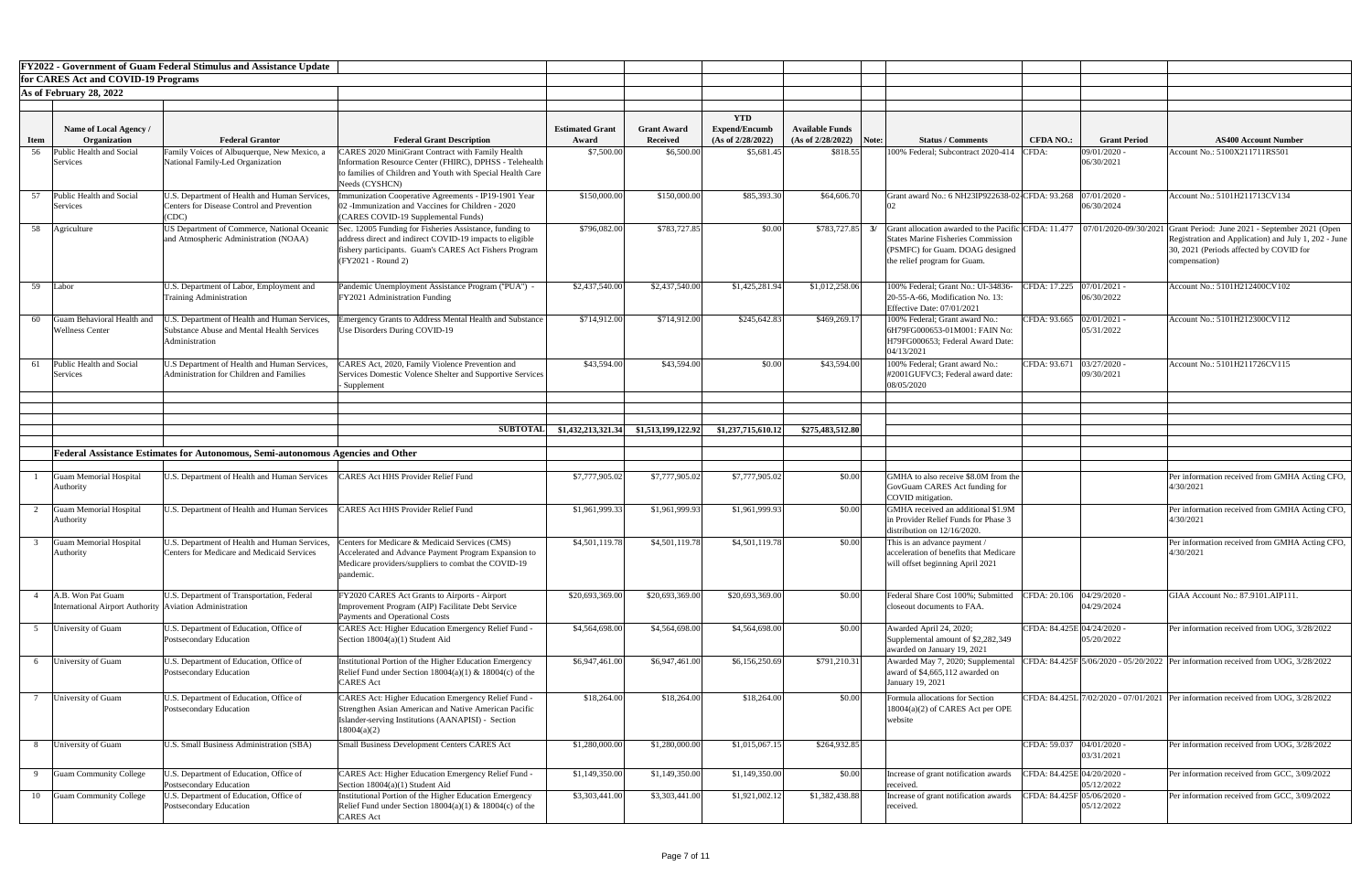|             |                                                           | <b>FY2022 - Government of Guam Federal Stimulus and Assistance Update</b>                        |                                                                                                                                                |                        |                            |                                    |                            |          |                                                                        |                            |                          |                                                                                                           |
|-------------|-----------------------------------------------------------|--------------------------------------------------------------------------------------------------|------------------------------------------------------------------------------------------------------------------------------------------------|------------------------|----------------------------|------------------------------------|----------------------------|----------|------------------------------------------------------------------------|----------------------------|--------------------------|-----------------------------------------------------------------------------------------------------------|
|             | for CARES Act and COVID-19 Programs                       |                                                                                                  |                                                                                                                                                |                        |                            |                                    |                            |          |                                                                        |                            |                          |                                                                                                           |
|             | As of February 28, 2022                                   |                                                                                                  |                                                                                                                                                |                        |                            |                                    |                            |          |                                                                        |                            |                          |                                                                                                           |
|             |                                                           |                                                                                                  |                                                                                                                                                |                        |                            |                                    |                            |          |                                                                        |                            |                          |                                                                                                           |
|             | Name of Local Agency /                                    |                                                                                                  |                                                                                                                                                | <b>Estimated Grant</b> | <b>Grant Award</b>         | <b>YTD</b><br><b>Expend/Encumb</b> | <b>Available Funds</b>     |          |                                                                        |                            |                          |                                                                                                           |
| <b>Item</b> | <b>Organization</b>                                       | <b>Federal Grantor</b>                                                                           | <b>Federal Grant Description</b>                                                                                                               | Award                  | <b>Received</b>            | (As of 2/28/2022)                  | (As of 2/28/2022)          | Note:    | <b>Status / Comments</b>                                               | <b>CFDA NO.:</b>           | <b>Grant Period</b>      | <b>AS400 Account Number</b>                                                                               |
|             | <b>Guam Community College</b>                             | I.S. Department of Education, Office of                                                          | <b>CARES Act: Higher Education Emergency Relief Fund -</b>                                                                                     | \$16,361.00            | \$16,361.00                | \$16,361.00                        | \$0.00                     |          | Formula allocations for Section                                        | CFDA: 84.425L 06/08/2020 · |                          | Per information received from GCC, 3/09/2022                                                              |
|             |                                                           | Postsecondary Education                                                                          | Strengthen Asian American and Native American Pacific                                                                                          |                        |                            |                                    |                            |          | $18004(a)(2)$ of CARES Act per OPE                                     |                            | 03/03/2022               |                                                                                                           |
|             |                                                           |                                                                                                  | Islander-serving Institutions (AANAPISI) - Section                                                                                             |                        |                            |                                    |                            |          | website                                                                |                            |                          |                                                                                                           |
| 12          | <b>Guam Housing and Urban</b>                             | J.S. Department of Housing and Urban                                                             | 18004(a)(2)<br>FY2020 CARES Act Formula Grants - Community                                                                                     | \$1,785,801.00         | \$1,785,801.00             | \$109,748.52                       | \$1,676,052.48             |          | Allocation Round 1 - as of April 2,                                    |                            | 09/01/2020 -             | Per information received from GHURA, 11/01/202                                                            |
|             | <b>Renewal Authority</b>                                  |                                                                                                  | Development, Office of Community Planning and Development Block Grant - CDBG20-CARES (CV1)                                                     |                        |                            |                                    |                            |          | 2020 per HUD CPD FY2020 CARES                                          |                            | 08/31/2026               |                                                                                                           |
|             |                                                           | Development (CPD)                                                                                |                                                                                                                                                |                        |                            |                                    |                            |          | <b>Act Formula Grants Listing</b>                                      |                            |                          |                                                                                                           |
| 13          | Guam Housing and Urban                                    | J.S. Department of Housing and Urban                                                             | FY2020 CARES Act Formula Grants - Community                                                                                                    | \$892,901.00           | \$892,901.00               | \$0.00                             | \$892,901.00               |          | Allocation Round 1 - as of May 22,                                     |                            |                          | Per information received from GHURA, 11/01/202                                                            |
|             | <b>Renewal Authority</b>                                  |                                                                                                  | Development, Office of Community Planning and Development Block Grant - CDBG20-CARES (CV2)                                                     |                        |                            |                                    |                            |          | 2020 per HUD CPD FY2020 CARES                                          |                            |                          |                                                                                                           |
|             |                                                           | Development (CPD)                                                                                |                                                                                                                                                |                        |                            |                                    |                            |          | <b>Act Formula Grants Listing</b>                                      |                            |                          | Per information received from GHURA, 11/01/202                                                            |
| 14          | Guam Housing and Urban<br>Renewal Authority               | U.S. Department of Housing and Urban                                                             | Emergency Solutions Grant ESG20-CARES (CV1) -<br>Development, Office of Community Planning and Homeless Assistance and Homelessness Prevention | \$888,696.00           | \$888,696.00               | \$244,784.78                       | \$643,911.22               |          | Allocation Round 1 - as of April 2,<br>2020 per HUD CPD FY2020 CARES   |                            | 09/01/2020<br>08/31/2022 |                                                                                                           |
|             |                                                           | Development (CPD)                                                                                | activities to mitigate the impacts of COVID-19                                                                                                 |                        |                            |                                    |                            |          | <b>Act Formula Grants Listing</b>                                      |                            |                          |                                                                                                           |
| 15          | Guam Housing and Urban                                    | J.S. Department of Housing and Urban                                                             | Emergency Solutions Grant ESG20-CARES (CV2) -                                                                                                  | \$2,630,542.00         | \$2,630,542.00             | \$0.00                             | \$2,630,542.00             |          | Allocation Round 2 - as of June 9,                                     |                            |                          | Per information received from GHURA, 11/01/202                                                            |
|             | <b>Renewal Authority</b>                                  |                                                                                                  | Development, Office of Community Planning and Homeless Assistance and Homelessness Prevention                                                  |                        |                            |                                    |                            |          | 2020 per HUD CPD FY2020 CARES                                          |                            |                          |                                                                                                           |
| 16          | Guam Housing and Urban                                    | Development (CPD)<br>U.S. Department of Housing and Urban                                        | activities to mitigate the impacts of COVID-19<br>Assistance to Public Housing Authorities under the CARES                                     | \$745,204.00           | \$745,204.00               | \$505,568.29                       | \$239,635.71               |          | <b>Act Formula Grants Listing</b>                                      |                            | 03/27/2020 -             | Per information received from GHURA, 11/01/202                                                            |
|             | <b>Renewal Authority</b>                                  |                                                                                                  | Development, Office of Community Planning and Act - COVID-19 Relief Funding to help Low-Income                                                 |                        |                            |                                    |                            |          |                                                                        |                            | 12/31/2021               |                                                                                                           |
|             |                                                           | Development (Public Housing)                                                                     | Americans residing in Public Housing                                                                                                           |                        |                            |                                    |                            |          |                                                                        |                            |                          |                                                                                                           |
| 17          | Guam Housing and Urban                                    | J.S. Department of Housing and Urban                                                             | Assistance to Section 8 Authorities under the CARES Act -                                                                                      | \$1,157,936.00         | \$1,157,936.00             | \$640,724.41                       | \$517,211.59               |          |                                                                        |                            | 03/27/2020               | Per information received from GHURA, 11/01/202                                                            |
|             | <b>Renewal Authority</b>                                  | Development (Section 8)                                                                          | Development, Office of Community Planning and COVID-19 Relief Funding to help Low-Income Americans<br>residing in the Section 8 program        |                        |                            |                                    |                            |          |                                                                        |                            | 12/31/2021               |                                                                                                           |
|             | 18 Guam Memorial Hospital                                 |                                                                                                  | <b>Guam Emergency Management Healthcare Coalition -</b>                                                                                        | 31,862.00              | \$0.00                     | \$0.00                             | \$0.00                     |          |                                                                        |                            |                          |                                                                                                           |
|             | Authority                                                 |                                                                                                  | Hospital Preparedness Program (HPP)/ASPR                                                                                                       |                        |                            |                                    |                            |          |                                                                        |                            |                          |                                                                                                           |
| 19          | Sanctuary Incorporated of                                 | J.S. Department of Health and Human Services,                                                    | Transitional Living for Homeless Youth - Sagan Linala                                                                                          | 50,039.00              | \$50,039.00                | \$0.00                             | \$50,039.00                |          | $3/$ Grant award No.: 90CX7181 / Action CFDA: 93.550                   |                            |                          | Allocation found on TAGGS website                                                                         |
|             | Guan                                                      | <b>Administration for Children and Families</b>                                                  | (Place for Better Life) Transitional Living Program                                                                                            |                        |                            |                                    |                            |          | date - 4/23/2020                                                       |                            |                          |                                                                                                           |
| 20          | Sanctuary Incorporated of<br>Guan                         | U.S. Department of Health and Human Services,<br><b>Administration for Children and Families</b> | Sanctuary Basic Center Program                                                                                                                 | 24,000.00              | \$24,000.00                | \$0.00                             | \$24,000.00                |          | Grant award No.: 90CY7092 / Action CFDA: 93.623<br>date - 4/23/2020    |                            |                          | Allocation found on TAGGS website                                                                         |
|             | Mañe'lu (formerly Big Brothers                            | J.S. Department of Interior, Office of Insular                                                   | Technical Assistance Program - CARES Act Emergency                                                                                             | 151,550.00             | \$151,550.00               | \$0.00                             | \$151,550.00               |          | Based on DOI/OIA Announcement                                          |                            |                          |                                                                                                           |
|             | Big Sisters of Guam)                                      | Affairs                                                                                          | Relief Funding - Micronesian Resource Center One Stop                                                                                          |                        |                            |                                    |                            |          | dated 5/5/2020                                                         |                            |                          |                                                                                                           |
|             |                                                           |                                                                                                  | Shop to support Micronesian communities on Guam                                                                                                |                        |                            |                                    |                            |          |                                                                        |                            |                          |                                                                                                           |
|             | 22 Humanities Guåhan                                      | National Endowment for the Humanities (NEH)                                                      | FY2020 CARES Act Emergency Relief Grant Program to                                                                                             | 250,600.00             | \$18,375.25                | \$0.00                             | \$18,375.25                |          | Maximum award is \$300,000 under                                       |                            | 06/15/2020               | Listing of CARES Act grants awarded in the amoun                                                          |
|             |                                                           |                                                                                                  | support cultural and humanities-based nonprofit<br>organizations in Guam. Total CARES Act grants                                               |                        |                            |                                    |                            |          | the NEH CARES: Cultural<br>Organizations Grant Snapshot-NEH            |                            | 12/31/2020               | of \$232,224.75 to scholars, teachers, and nonprofit<br>organizations in Guam for cultural and humanities |
|             |                                                           |                                                                                                  | awarded - \$232,224.75.                                                                                                                        |                        |                            |                                    |                            |          | Website                                                                |                            |                          | programs. (per PDN article dated 11/2/2020)                                                               |
|             |                                                           |                                                                                                  |                                                                                                                                                |                        |                            |                                    |                            |          |                                                                        |                            |                          |                                                                                                           |
|             |                                                           |                                                                                                  | Duk Duk Goose Inc. (Nihi!)                                                                                                                     |                        | \$20,000.00                | \$0.00                             | \$20,000.00                | 3/       |                                                                        |                            |                          |                                                                                                           |
|             |                                                           |                                                                                                  | Guampedia, Inc.                                                                                                                                |                        | \$10,000.0                 | \$0.00                             | \$10,000.00                | 3/       |                                                                        |                            |                          |                                                                                                           |
|             |                                                           |                                                                                                  | <b>Guam Preservation Trust</b>                                                                                                                 |                        | \$17,400.7                 | \$0.00                             | \$17,400.75                | 3/       |                                                                        |                            |                          |                                                                                                           |
|             |                                                           |                                                                                                  | Inadahen I Lina'la Kotturan Chamoru (Sagan Kotturan                                                                                            |                        | \$10,000.0                 | \$0.00                             | \$10,000.00                |          |                                                                        |                            |                          |                                                                                                           |
|             |                                                           |                                                                                                  | Chamoru)                                                                                                                                       |                        |                            |                                    |                            |          |                                                                        |                            |                          |                                                                                                           |
|             |                                                           |                                                                                                  | Inetnon Gefpago Cultural Arts Program<br>Oceanic Ascent Education, Inc.                                                                        |                        | \$20,000.00<br>\$19,824.00 | \$0.00<br>\$0.00                   | \$20,000.00<br>\$19,824.00 | 3/<br>3/ |                                                                        |                            |                          |                                                                                                           |
|             |                                                           |                                                                                                  | Pacific Historic Parks                                                                                                                         |                        | \$20,000.0                 | \$0.00                             | \$20,000.00                |          |                                                                        |                            |                          |                                                                                                           |
|             |                                                           |                                                                                                  | Traditions Affirming Our Seafaring Ancestry, Inc. (TASA)                                                                                       |                        | \$20,000.00                | \$0.00                             | \$20,000.00                |          |                                                                        |                            |                          |                                                                                                           |
|             |                                                           |                                                                                                  | Academy of Computer Arts and Sciences                                                                                                          |                        | \$10,000.0                 | \$0.00                             | \$10,000.00                | 3/       |                                                                        |                            |                          |                                                                                                           |
|             |                                                           |                                                                                                  | I Hagan Famalao'an Guahan, Inc.                                                                                                                |                        | \$20,000.0                 | \$0.00                             | \$20,000.00                | 3/       |                                                                        |                            |                          |                                                                                                           |
|             |                                                           |                                                                                                  | Micronesian Chefs Association<br>Micronesian Climate Change Alliance                                                                           |                        | \$10,000.00<br>\$10,000.00 | \$0.00<br>\$0.00                   | \$10,000.00<br>\$10,000.00 | 3/<br>3/ |                                                                        |                            |                          |                                                                                                           |
|             |                                                           |                                                                                                  | Santa Teresita Catholic Church                                                                                                                 |                        | \$20,000.00                | \$0.00                             | \$20,000.00                | 3/       |                                                                        |                            |                          |                                                                                                           |
|             |                                                           |                                                                                                  | Hilary L. Raigetal for traditional seafaring                                                                                                   |                        | \$10,000.00                | \$0.00                             | \$10,000.00                | 3/       |                                                                        |                            |                          |                                                                                                           |
|             |                                                           |                                                                                                  | Dawn Reyes for art history                                                                                                                     |                        | \$10,000.00                | \$0.00                             | \$10,000.00                | 3/       |                                                                        |                            |                          |                                                                                                           |
|             |                                                           |                                                                                                  | Tricia Lizama for traditional medicine                                                                                                         |                        | \$5,000.00                 | \$0.00                             | \$5,000.00                 |          |                                                                        |                            |                          |                                                                                                           |
| 23          | <b>U.S. Small Business</b>                                | <b>J.S. Small Business Administration (SBA)</b>                                                  | SBA Disaster Assistance Update, Nationwide Economic                                                                                            | 78,445,000.00          | \$78,445,000.00            | \$78,445,000.00                    | \$0.00                     |          | Loans Approved for Guam - 1,322;                                       |                            |                          | Per SBA Disaster Assistance Update Nationwide                                                             |
|             | Administration, Guam Branch                               |                                                                                                  | Injury Disaster Loans (EIDLs) / COVID-19, as of                                                                                                |                        |                            |                                    |                            |          | Dollars Approved for Guam -                                            |                            |                          | EIDL Loans, November 23, 2020 Report (SBA                                                                 |
|             | Office                                                    |                                                                                                  | November 23, 2020                                                                                                                              |                        |                            |                                    |                            |          | $\frac{\$78,445,000;$ figure as of $\frac{11}{22/2020}$                |                            |                          | website)                                                                                                  |
| 24          | <b>U.S. Small Business</b><br>Administration, Guam Branch | <b>J.S. Small Business Administration (SBA)</b>                                                  | SBA Disaster Assistance Update, Economic Injury Disaster                                                                                       | 6,308,000.00           | \$6,308,000.00             | \$6,308,000.00                     | \$0.00                     |          | Loans Approved for Guam - 1,529;                                       |                            |                          | Per SBA Update provided by the Speaker's Office,                                                          |
|             | Office                                                    |                                                                                                  | Loans (EIDLs) Advance / COVID-19, as of July 15, 2020                                                                                          |                        |                            |                                    |                            |          | Dollars Approved for Guam -<br>$\$6,308,000$ ; figure as of 07/14/2020 |                            |                          | 7/22/2020.                                                                                                |
|             |                                                           |                                                                                                  |                                                                                                                                                |                        |                            |                                    |                            |          |                                                                        |                            |                          |                                                                                                           |

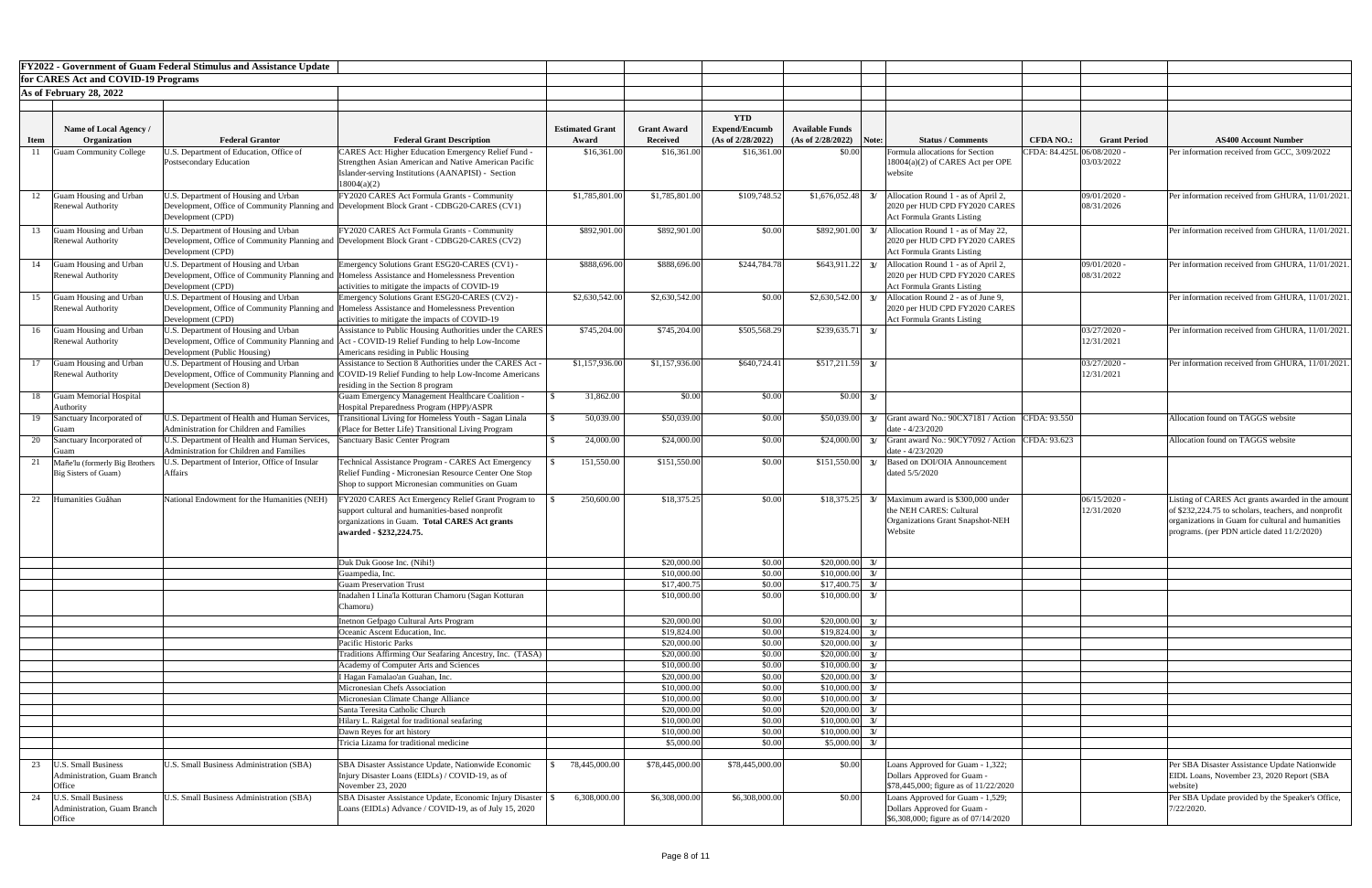|             |                                       | <b>FY2022 - Government of Guam Federal Stimulus and Assistance Update</b>    |                                                                       |                        |                              |                      |                                                                          |                                                             |                  |                     |                                                     |
|-------------|---------------------------------------|------------------------------------------------------------------------------|-----------------------------------------------------------------------|------------------------|------------------------------|----------------------|--------------------------------------------------------------------------|-------------------------------------------------------------|------------------|---------------------|-----------------------------------------------------|
|             | for CARES Act and COVID-19 Programs   |                                                                              |                                                                       |                        |                              |                      |                                                                          |                                                             |                  |                     |                                                     |
|             | As of February 28, 2022               |                                                                              |                                                                       |                        |                              |                      |                                                                          |                                                             |                  |                     |                                                     |
|             |                                       |                                                                              |                                                                       |                        |                              |                      |                                                                          |                                                             |                  |                     |                                                     |
|             |                                       |                                                                              |                                                                       |                        |                              | <b>YTD</b>           |                                                                          |                                                             |                  |                     |                                                     |
|             | Name of Local Agency /                |                                                                              |                                                                       | <b>Estimated Grant</b> | <b>Grant Award</b>           | <b>Expend/Encumb</b> | <b>Available Funds</b>                                                   |                                                             |                  |                     |                                                     |
| <b>Item</b> | Organization                          | <b>Federal Grantor</b>                                                       | <b>Federal Grant Description</b>                                      | Award                  | Received                     | (As of 2/28/2022)    | $(As of 2/28/2022)$ Note:                                                | <b>Status / Comments</b>                                    | <b>CFDA NO.:</b> | <b>Grant Period</b> | <b>AS400 Account Number</b>                         |
| 25          | J.S. Small Business                   | U.S. Small Business Administration (SBA)                                     | SBA Paycheck Protection Program (PPP) Loans - States and S            | 192,074,123.00         | \$192,074,123.00             | \$192,074,123.00     | \$0.00                                                                   | Loans Approved - 2,208; Dollars                             |                  |                     | Per SBA Update provided by the Speaker's Office,    |
|             | Administration, Guam Branch<br>Office |                                                                              | Territories, as of August 8, 2020                                     |                        |                              |                      |                                                                          | Approved - \$192,074,582; approvals<br>through $08/08/2020$ |                  |                     | $8/14/2020$ .                                       |
| 26          | Westcare Pacific Islands, Inc.        | J.S. Department of Health and Human Services,                                | Disaster Response Grant Program - School-Based Services               | 1,000,000.00           | \$1,000,000.00               | \$0.00               | \$1,000,000.00                                                           | The project aims to help GDOE                               |                  | $04/30/2020$ -      | Per Guam Daily Post news article dated 7/9/2020     |
|             | (Ma'lak na ha'ani or Bright           | Substance Abuse and Mental Health Services                                   |                                                                       |                        |                              |                      |                                                                          | students and their families cope with                       |                  | 10/29/2021          | and SAMHSA Grant Awards by State, SAMHSA            |
|             | <b>Futures Project</b> )              | Administration (SAMHSA)                                                      |                                                                       |                        |                              |                      |                                                                          | stressors to past natural disasters and                     |                  |                     | website. SEE FOOTNOTE 3.                            |
|             |                                       |                                                                              |                                                                       |                        |                              |                      |                                                                          | the recent COVID-19 pandemic.                               |                  |                     |                                                     |
| 27          |                                       | Hospitals and other Healthcare  U.S. Department of Health and Human Services | CARES Act HHS Provider Relief Fund - Total Attested                   | \$13,565,178.00        | \$0.00                       | \$0.00               | $\begin{array}{ c c c c c } \hline \text{S0.00} & \text{3/} \end{array}$ | Does not include the HHS PRF                                |                  |                     | Listing of providers that received a payment can be |
|             | Providers (Guam)                      |                                                                              | Payments - \$13,565,178                                               |                        |                              |                      |                                                                          | payment of \$7.7M to GMH which is                           |                  |                     | found on the TAGGS website                          |
|             |                                       |                                                                              |                                                                       |                        |                              |                      |                                                                          | noted above, separately.                                    |                  |                     | $(\text{tags.hhs.gov/Coronavirus/Providers})$       |
|             |                                       |                                                                              | Marianas Medical Response, LLC, Barrigada<br>Alix Chenet, Dededo      |                        | \$20,332.00<br>\$3,873.00    |                      |                                                                          |                                                             |                  |                     |                                                     |
|             |                                       |                                                                              | Blue Ocean Medical Group LLC, Dededo                                  |                        | \$78.00                      |                      |                                                                          |                                                             |                  |                     |                                                     |
|             |                                       |                                                                              | C.V. Alegria D.D.S., Inc., Dededo                                     |                        | \$153,789.00                 |                      |                                                                          |                                                             |                  |                     |                                                     |
|             |                                       |                                                                              | Donald Preston, Dededo                                                |                        | \$1,465.00                   |                      |                                                                          |                                                             |                  |                     |                                                     |
|             |                                       |                                                                              | Government of Guam Department of Administration,                      |                        | \$133,438.00                 |                      |                                                                          |                                                             |                  |                     |                                                     |
|             |                                       |                                                                              | Gregory Miller, Dededo                                                |                        | \$1,681.00                   |                      |                                                                          |                                                             |                  |                     |                                                     |
|             |                                       |                                                                              | Guam Healthcare Development Incorporated, Dededo                      |                        | \$10,598,576.00              |                      |                                                                          |                                                             |                  |                     |                                                     |
|             |                                       |                                                                              | Guam Medical Health Care Center, Inc, Dededo                          |                        | \$4,951.00                   |                      |                                                                          |                                                             |                  |                     |                                                     |
|             |                                       |                                                                              | International Health Providers, LLC, Dededo                           |                        | \$25,636.00                  |                      |                                                                          |                                                             |                  |                     |                                                     |
|             |                                       |                                                                              | MA Gladys Linsangan, Dededo<br>Scott Larkin, Dededo                   |                        | \$15,152.00<br>\$408.00      |                      |                                                                          |                                                             |                  |                     |                                                     |
|             |                                       |                                                                              | Practical Therapy Solutions LLC, Experiment                           |                        | \$1,402.00                   |                      |                                                                          |                                                             |                  |                     |                                                     |
|             |                                       |                                                                              | <b>ABC</b> Dental LLC, Hagatna                                        |                        | \$39,995.00                  |                      |                                                                          |                                                             |                  |                     |                                                     |
|             |                                       |                                                                              | ALH LLC, Hagatna                                                      |                        | \$44,950.00                  |                      |                                                                          |                                                             |                  |                     |                                                     |
|             |                                       |                                                                              | Guam Urgent Care, Hagatna                                             |                        | \$1,775.00                   |                      |                                                                          |                                                             |                  |                     |                                                     |
|             |                                       |                                                                              | Evergreen Health Center LLC, Maite                                    |                        | \$14,533.00                  |                      |                                                                          |                                                             |                  |                     |                                                     |
|             |                                       |                                                                              | The Doctors Clinic, Mangilao                                          |                        | \$20,676.00                  |                      |                                                                          |                                                             |                  |                     |                                                     |
|             |                                       |                                                                              | Ordot Dental Clinic LLP, Ordot                                        |                        | \$40,945.00                  |                      |                                                                          |                                                             |                  |                     |                                                     |
|             |                                       |                                                                              | Advanced Eyecare, LLC, Sinajana<br>Pacific Med & Nephrology, Sinajana |                        | \$68,102.00<br>\$143,026.00  |                      |                                                                          |                                                             |                  |                     |                                                     |
|             |                                       |                                                                              | AC Micro Guam LLC, Tamuning                                           |                        | \$18,731.00                  |                      |                                                                          |                                                             |                  |                     |                                                     |
|             |                                       |                                                                              | <b>Access Medical Transport, Tamuning</b>                             |                        | \$18,713.00                  |                      |                                                                          |                                                             |                  |                     |                                                     |
|             |                                       |                                                                              | Adult Health Care Clinic, Tamuning                                    |                        | \$4,233.00                   |                      |                                                                          |                                                             |                  |                     |                                                     |
|             |                                       |                                                                              | American Medical Center, LLC, Tamuning                                |                        | \$194,025.00                 |                      |                                                                          |                                                             |                  |                     |                                                     |
|             |                                       |                                                                              | Byungsoo Kim, Tamuning                                                |                        | \$3,860.00                   |                      |                                                                          |                                                             |                  |                     |                                                     |
|             |                                       |                                                                              | David J Parks MD Inc, Tamuning                                        |                        | \$223,846.00                 |                      |                                                                          |                                                             |                  |                     |                                                     |
|             |                                       |                                                                              | Dennis Antonio A Sarmiento, Tamuning                                  |                        | \$5,557.00                   |                      |                                                                          |                                                             |                  |                     |                                                     |
|             |                                       |                                                                              | Dr Ruben P Arafiles PC, Tamuning<br>Elizabeth Q Cauley, Tamuning      |                        | \$2,747.00<br>\$74,126.00    |                      |                                                                          |                                                             |                  |                     |                                                     |
|             |                                       |                                                                              | General Conference Corp of SDA, Tamuning                              |                        | \$111,658.00                 |                      |                                                                          |                                                             |                  |                     |                                                     |
|             |                                       |                                                                              | Guahan Physicians and Consultants, Tamuning                           |                        | \$17,011.00                  |                      |                                                                          |                                                             |                  |                     |                                                     |
|             |                                       |                                                                              | Guam Medical Imaging Center LLC, Tamuning                             |                        | \$33,436.00                  |                      |                                                                          |                                                             |                  |                     |                                                     |
|             |                                       |                                                                              | Guam Sleep Center, LLC, Tamuning                                      |                        | \$574.00                     |                      |                                                                          |                                                             |                  |                     |                                                     |
|             |                                       |                                                                              | Guam Surgicenter, LLC, Tamuning                                       |                        | \$154,988.00                 |                      |                                                                          |                                                             |                  |                     |                                                     |
|             |                                       |                                                                              | Guam Urology, LLC, Tamuning                                           |                        | \$11,453.00                  |                      |                                                                          |                                                             |                  |                     |                                                     |
|             |                                       |                                                                              | Guam X-Ray, Tamuning<br>Gurusamy, Inc., Tamuning                      |                        | \$334,862.00<br>\$172,415.00 |                      |                                                                          |                                                             |                  |                     |                                                     |
|             |                                       |                                                                              | GVN, Inc., Tamuning                                                   |                        | \$33,985.00                  |                      |                                                                          |                                                             |                  |                     |                                                     |
|             |                                       |                                                                              | Hafa Adai Family Dental, PC, Tamuning                                 |                        | \$26,123.00                  |                      |                                                                          |                                                             |                  |                     |                                                     |
|             |                                       |                                                                              | Hafa Specialist Group LLP, Tamuning                                   |                        | \$24,421.00                  |                      |                                                                          |                                                             |                  |                     |                                                     |
|             |                                       |                                                                              | Health Partners, LLC, Tamuning                                        |                        | \$20,059.00                  |                      |                                                                          |                                                             |                  |                     |                                                     |
|             |                                       |                                                                              | <b>Insaf Ally, Tamuning</b>                                           |                        | \$839.00                     |                      |                                                                          |                                                             |                  |                     |                                                     |
|             |                                       |                                                                              | Isla Home Infusion Inc., Tamuning                                     |                        | \$5,313.00                   |                      |                                                                          |                                                             |                  |                     |                                                     |
|             |                                       |                                                                              | Island Eye Center, Tamuning                                           |                        | \$24,024.00                  |                      |                                                                          |                                                             |                  |                     |                                                     |
|             |                                       |                                                                              | Island Surgical Center PC, Tamuing<br>Jerry Castro, Tamuning          |                        | \$50,311.00<br>\$6,029.00    |                      |                                                                          |                                                             |                  |                     |                                                     |
|             |                                       |                                                                              | Joseph L Lescano, Tamuning                                            |                        | \$6,762.00                   |                      |                                                                          |                                                             |                  |                     |                                                     |
|             |                                       |                                                                              | Maria Melinda B Sangalang, Tamuning                                   |                        | \$2,278.00                   |                      |                                                                          |                                                             |                  |                     |                                                     |
|             |                                       |                                                                              | Marianas Footcare Clinic, Tamuning                                    |                        | \$5,305.00                   |                      |                                                                          |                                                             |                  |                     |                                                     |
|             |                                       |                                                                              | Marjorie Debenedictis, Tamuning                                       |                        | \$19,468.00                  |                      |                                                                          |                                                             |                  |                     |                                                     |

| Number                                   |  |
|------------------------------------------|--|
| the Speaker's Office,                    |  |
|                                          |  |
| ticle dated 7/9/2020<br>by State, SAMHSA |  |
| ved a payment can be                     |  |
| roviders)                                |  |
|                                          |  |
|                                          |  |
|                                          |  |
|                                          |  |
|                                          |  |
|                                          |  |
|                                          |  |
|                                          |  |
|                                          |  |
|                                          |  |
|                                          |  |
|                                          |  |
|                                          |  |
|                                          |  |
|                                          |  |
|                                          |  |
|                                          |  |
|                                          |  |
|                                          |  |
|                                          |  |
|                                          |  |
|                                          |  |
|                                          |  |
|                                          |  |
|                                          |  |
|                                          |  |
|                                          |  |
|                                          |  |
|                                          |  |
|                                          |  |
|                                          |  |
|                                          |  |
|                                          |  |
|                                          |  |
|                                          |  |
|                                          |  |
|                                          |  |
|                                          |  |
|                                          |  |
|                                          |  |
|                                          |  |
|                                          |  |
|                                          |  |
|                                          |  |
|                                          |  |
|                                          |  |
|                                          |  |
|                                          |  |
|                                          |  |
|                                          |  |
|                                          |  |
|                                          |  |
|                                          |  |
|                                          |  |
|                                          |  |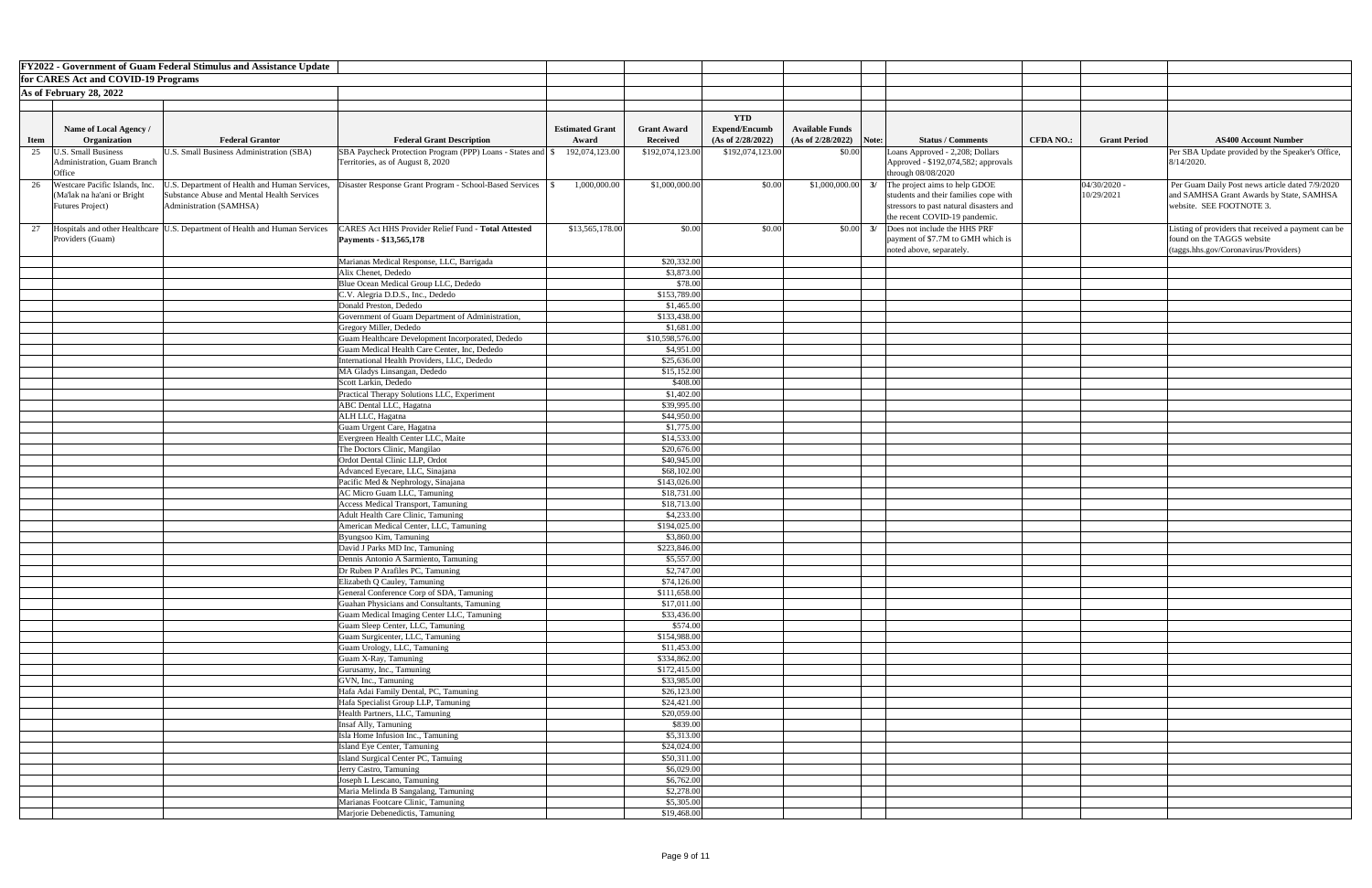|                  |                                     | <b>FY2022 - Government of Guam Federal Stimulus and Assistance Update</b> |                                                                                                                                                                                                                                |                        |                    |                      |                        |               |                                                                  |                  |                            |                                                     |
|------------------|-------------------------------------|---------------------------------------------------------------------------|--------------------------------------------------------------------------------------------------------------------------------------------------------------------------------------------------------------------------------|------------------------|--------------------|----------------------|------------------------|---------------|------------------------------------------------------------------|------------------|----------------------------|-----------------------------------------------------|
|                  | for CARES Act and COVID-19 Programs |                                                                           |                                                                                                                                                                                                                                |                        |                    |                      |                        |               |                                                                  |                  |                            |                                                     |
|                  | As of February 28, 2022             |                                                                           |                                                                                                                                                                                                                                |                        |                    |                      |                        |               |                                                                  |                  |                            |                                                     |
|                  |                                     |                                                                           |                                                                                                                                                                                                                                |                        |                    |                      |                        |               |                                                                  |                  |                            |                                                     |
|                  |                                     |                                                                           |                                                                                                                                                                                                                                |                        |                    |                      |                        |               |                                                                  |                  |                            |                                                     |
|                  |                                     |                                                                           |                                                                                                                                                                                                                                |                        |                    | <b>YTD</b>           |                        |               |                                                                  |                  |                            |                                                     |
|                  | <b>Name of Local Agency /</b>       |                                                                           |                                                                                                                                                                                                                                | <b>Estimated Grant</b> | <b>Grant Award</b> | <b>Expend/Encumb</b> | <b>Available Funds</b> |               |                                                                  |                  |                            |                                                     |
| <b>Item</b>      | Organization                        | <b>Federal Grantor</b>                                                    | <b>Federal Grant Description</b>                                                                                                                                                                                               | Award                  | <b>Received</b>    | (As of 2/28/2022)    | (As of 2/28/2022)      | Note:         | <b>Status / Comments</b>                                         | <b>CFDA NO.:</b> | <b>Grant Period</b>        | <b>AS400 Account Number</b>                         |
|                  |                                     |                                                                           | Micronesia Medical & Anesthesia Associates, PLLC,                                                                                                                                                                              |                        | \$6,986.00         |                      |                        |               |                                                                  |                  |                            |                                                     |
|                  |                                     |                                                                           | Tamuning                                                                                                                                                                                                                       |                        |                    |                      |                        |               |                                                                  |                  |                            |                                                     |
|                  |                                     |                                                                           | MVN, Inc. Tamuning                                                                                                                                                                                                             |                        | \$181.00           |                      |                        |               |                                                                  |                  |                            |                                                     |
|                  |                                     |                                                                           | Noel Silan, DPM, PC, Tamuning                                                                                                                                                                                                  |                        | \$1,082.00         |                      |                        |               |                                                                  |                  |                            |                                                     |
|                  |                                     |                                                                           | Office of Leopoldo Arcilla, Jr., MD, PC, Tamuning                                                                                                                                                                              |                        | \$16,321.00        |                      |                        |               |                                                                  |                  |                            |                                                     |
|                  |                                     |                                                                           | Pacific Cardiology Consultants LLC, Tamuning                                                                                                                                                                                   |                        | \$24,445.00        |                      |                        |               |                                                                  |                  |                            |                                                     |
|                  |                                     |                                                                           | Pacific Hand Surgery Center, Tamuning                                                                                                                                                                                          |                        | \$3,750.00         |                      |                        |               |                                                                  |                  |                            |                                                     |
|                  |                                     |                                                                           | Pacific Radiology Inc. A Professional Corporation,                                                                                                                                                                             |                        | \$2,123.00         |                      |                        |               |                                                                  |                  |                            |                                                     |
|                  |                                     |                                                                           |                                                                                                                                                                                                                                |                        |                    |                      |                        |               |                                                                  |                  |                            |                                                     |
|                  |                                     |                                                                           | Pacific Smiles Orthodontics, Inc., Tamuning                                                                                                                                                                                    |                        | \$36,335.00        |                      |                        |               |                                                                  |                  |                            |                                                     |
|                  |                                     |                                                                           | Peter KH Go, Tamuning                                                                                                                                                                                                          |                        | \$8,789.00         |                      |                        |               |                                                                  |                  |                            |                                                     |
|                  |                                     |                                                                           | Placido Nicdao, Tamuning                                                                                                                                                                                                       |                        | \$301.00           |                      |                        |               |                                                                  |                  |                            |                                                     |
|                  |                                     |                                                                           | Renee Koffend, Tamuning                                                                                                                                                                                                        |                        | \$548.00           |                      |                        |               |                                                                  |                  |                            |                                                     |
|                  |                                     |                                                                           | Robert J Yang, DMD, PC, Tamuning                                                                                                                                                                                               |                        | \$72,191.00        |                      |                        |               |                                                                  |                  |                            |                                                     |
|                  |                                     |                                                                           | Romeo Samonte, Tamuning                                                                                                                                                                                                        |                        | \$10,555.00        |                      |                        |               |                                                                  |                  |                            |                                                     |
|                  |                                     |                                                                           | Ronald Pangilinan, Tamuning                                                                                                                                                                                                    |                        | \$6,292.00         |                      |                        |               |                                                                  |                  |                            |                                                     |
|                  |                                     |                                                                           | Ronald T Kobayashi & Associates, PC, Tamuning                                                                                                                                                                                  |                        | \$4,884.00         |                      |                        |               |                                                                  |                  |                            |                                                     |
|                  |                                     |                                                                           | Samuel Friedman, Tamuning                                                                                                                                                                                                      |                        | \$35,784.00        |                      |                        |               |                                                                  |                  |                            |                                                     |
|                  |                                     |                                                                           | Takecare Insurance Company, Inc, Tamuning                                                                                                                                                                                      |                        | \$196,992.00       |                      |                        |               |                                                                  |                  |                            |                                                     |
|                  |                                     |                                                                           | The Offices of Ramel A Carlos MD Inc, Tamuning                                                                                                                                                                                 |                        | \$19,993.00        |                      |                        |               |                                                                  |                  |                            |                                                     |
|                  |                                     |                                                                           | The Weingarten Institute for Neuroscience, Inc, Tamuning                                                                                                                                                                       |                        | \$3,552.00         |                      |                        |               |                                                                  |                  |                            |                                                     |
|                  |                                     |                                                                           | Tri Enterprises, Inc, Tamuning                                                                                                                                                                                                 |                        | \$5,188.00         |                      |                        |               |                                                                  |                  |                            |                                                     |
|                  |                                     |                                                                           | Tri Enterprises, Inc, Tamuning                                                                                                                                                                                                 |                        | \$50,290.00        |                      |                        |               |                                                                  |                  |                            |                                                     |
|                  |                                     |                                                                           | Trinity Healthcare LLC, Tamuning                                                                                                                                                                                               |                        | \$684.00           |                      |                        |               |                                                                  |                  |                            |                                                     |
|                  |                                     |                                                                           | Jgochukwu Akoma, Tamuning                                                                                                                                                                                                      |                        | \$3,260.00         |                      |                        |               |                                                                  |                  |                            |                                                     |
|                  |                                     |                                                                           | Westpac Hematology & Oncology Center, Inc, Tamuning                                                                                                                                                                            |                        | \$62,905.00        |                      |                        |               |                                                                  |                  |                            |                                                     |
|                  |                                     |                                                                           | YBL PLLC, Tamunng                                                                                                                                                                                                              |                        | \$6,596.00         |                      |                        |               |                                                                  |                  |                            |                                                     |
|                  |                                     |                                                                           | Young Chang, Tamuning                                                                                                                                                                                                          |                        | \$12,001.00        |                      |                        |               |                                                                  |                  |                            |                                                     |
|                  |                                     |                                                                           | Sherif Philips, Upper Tumon                                                                                                                                                                                                    |                        | \$19,523.00        |                      |                        |               |                                                                  |                  |                            |                                                     |
|                  |                                     |                                                                           | Edgar M Magcalas MD PC, Yigo                                                                                                                                                                                                   |                        | \$11,692.00        |                      |                        |               |                                                                  |                  |                            |                                                     |
|                  | Pacific Islands University          | U.S. Department of Education, Office of                                   | <b>CARES Act: Higher Education Emergency Relief Fund -</b>                                                                                                                                                                     | \$120,440.00           | \$120,440.00       | \$0.00               | \$120,440.00           | 3/            |                                                                  |                  | CFDA: 84.425E 04/20/2020 - | Per U.S. DOE website - Allocations to Participating |
| 28               |                                     | Postsecondary Education                                                   | Section 18004(a)(1) Student Aid                                                                                                                                                                                                |                        |                    |                      |                        |               |                                                                  |                  | 04/19/2021                 | Schools - Student Portion                           |
|                  |                                     |                                                                           |                                                                                                                                                                                                                                |                        |                    |                      |                        | $\frac{3}{2}$ |                                                                  |                  |                            |                                                     |
|                  | 29 Pacific Islands University       | U.S. Department of Education, Office of                                   | Institutional Portion of the Higher Education Emergency                                                                                                                                                                        | \$120,440.00           | \$120,440.00       | \$0.00               | \$120,440.00           |               |                                                                  |                  | CFDA: 84.425F 05/06/2020 - | Per U.S. DOE website - Allocations to Participating |
|                  |                                     | Postsecondary Education                                                   | Relief Fund under Section $18004(a)(1)$ & $18004(c)$ of the                                                                                                                                                                    |                        |                    |                      |                        |               |                                                                  |                  | 05/05/2021                 | Schools - Institutional Portion                     |
|                  |                                     |                                                                           | CARES Act                                                                                                                                                                                                                      |                        |                    |                      |                        |               |                                                                  |                  |                            |                                                     |
| 30               | Pacific Islands University          | U.S. Department of Education, Office of                                   | <b>CARES Act: Higher Education Emergency Relief Fund -</b>                                                                                                                                                                     | \$1,208.00             | \$1,208.00         | \$0.00               | \$1,208.00             | 3/            |                                                                  |                  | CFDA: 84.425L 05/06/2020 - | Per U.S. DOE website - Allocations to Participating |
|                  |                                     | Postsecondary Education                                                   | Strengthen Asian American and Native American Pacific                                                                                                                                                                          |                        |                    |                      |                        |               |                                                                  |                  | 05/05/2021                 | Schools - Institutional Portion                     |
|                  |                                     |                                                                           | Islander-serving Institutions (AANAPISI) - Section                                                                                                                                                                             |                        |                    |                      |                        |               |                                                                  |                  |                            |                                                     |
|                  |                                     |                                                                           | 18004(a)(2)                                                                                                                                                                                                                    |                        |                    |                      |                        |               |                                                                  |                  |                            |                                                     |
|                  | <b>Guam Economic Development</b>    | U.S. Department of Commerce, Economic                                     | Coronavirus, Aid, Relief, and Economic Security (CARES)                                                                                                                                                                        | \$85,000.00            | \$85,000.00        | \$0.00               | \$85,000.00            |               | Federal Investment No.: 07-69-07695; CFDA: 11.307   11/01/2020 - |                  |                            | Per information received from GEDA, 9/15/2021.      |
|                  | Authority (GEDA)                    | Development Administration (EDA)                                          | Act Recovery Assistance - FY2020 EDA Public Works and                                                                                                                                                                          |                        |                    |                      |                        |               | Federal Award Date: 09/09/2021                                   |                  | 03/31/2022                 |                                                     |
|                  |                                     |                                                                           | Economic Adjustment Assistance Programs - Updated                                                                                                                                                                              |                        |                    |                      |                        |               |                                                                  |                  |                            |                                                     |
|                  |                                     |                                                                           | Pandemic-related Comprehensive Economic Development                                                                                                                                                                            |                        |                    |                      |                        |               |                                                                  |                  |                            |                                                     |
|                  |                                     |                                                                           | Strategy                                                                                                                                                                                                                       |                        |                    |                      |                        |               |                                                                  |                  |                            |                                                     |
| 32               |                                     | Guam Economic Development   U.S. Department of Commerce, Economic         | Coronavirus, Aid, Relief, and Economic Security (CARES)                                                                                                                                                                        | \$1,300,000.00         | \$1,300,000.00     | \$0.00               | \$1,300,000.00         |               | Federal funds - \$1,200,000.00 and                               |                  | CFDA: 11.300 03/02/2020 -  | Per information received from GEDA, 9/15/2021.      |
|                  | Authority (GEDA)                    | Development Administration (EDA)                                          | Act Recovery Assistance - FY2020 EDA Public Works and                                                                                                                                                                          |                        |                    |                      |                        |               | Local Matching funds -\$100,000.00;                              |                  | 03/31/2021                 |                                                     |
|                  |                                     |                                                                           | Economic Adjustment Assistance Programs - Guam Green                                                                                                                                                                           |                        |                    |                      |                        |               | Federal Investment No.: 07-79-07694;                             |                  |                            |                                                     |
|                  |                                     |                                                                           | Markets Project                                                                                                                                                                                                                |                        |                    |                      |                        |               | Federal Award Date: 09/09/2021                                   |                  |                            |                                                     |
|                  |                                     |                                                                           |                                                                                                                                                                                                                                |                        |                    |                      |                        |               |                                                                  |                  |                            |                                                     |
|                  |                                     |                                                                           |                                                                                                                                                                                                                                |                        |                    |                      |                        |               |                                                                  |                  |                            |                                                     |
|                  |                                     |                                                                           |                                                                                                                                                                                                                                |                        |                    |                      |                        |               |                                                                  |                  |                            |                                                     |
|                  |                                     |                                                                           |                                                                                                                                                                                                                                |                        |                    |                      |                        |               |                                                                  |                  |                            |                                                     |
|                  |                                     |                                                                           |                                                                                                                                                                                                                                |                        |                    |                      |                        |               |                                                                  |                  |                            |                                                     |
|                  |                                     |                                                                           | <b>SUBTOTAI</b>                                                                                                                                                                                                                | \$353,842,488.13       | \$353,810,626.73   | \$328,103,335.69     | \$12,142,113.04        |               |                                                                  |                  |                            |                                                     |
|                  |                                     |                                                                           |                                                                                                                                                                                                                                |                        |                    |                      |                        |               |                                                                  |                  |                            |                                                     |
|                  |                                     |                                                                           | <b>TOTAL</b>                                                                                                                                                                                                                   | \$1,786,055,809.47     | \$1,867,009,749.65 | \$1,565,818,945.81   | \$287,625,625.84       |               |                                                                  |                  |                            |                                                     |
|                  |                                     |                                                                           |                                                                                                                                                                                                                                |                        |                    |                      |                        |               |                                                                  |                  |                            |                                                     |
|                  |                                     |                                                                           |                                                                                                                                                                                                                                |                        |                    |                      |                        |               |                                                                  |                  |                            |                                                     |
|                  |                                     |                                                                           |                                                                                                                                                                                                                                |                        |                    |                      |                        |               |                                                                  |                  |                            |                                                     |
| <b>Footnote:</b> |                                     |                                                                           |                                                                                                                                                                                                                                |                        |                    |                      |                        |               |                                                                  |                  |                            |                                                     |
|                  |                                     |                                                                           | 1/ This report does not include equipment and supplies received without charge from federal agencies which will be later reported in the FY2020/FY2021 SEFA nor Title 32 federal pay for the Guam National Guard.              |                        |                    |                      |                        |               |                                                                  |                  |                            |                                                     |
|                  |                                     |                                                                           | The GIAA is authorized to use these funds for airport operations expenditures including debt service according to FAA guidance and the CARES Act. The GIAA has not used any of these funds for COVID-19-related expenditures s |                        |                    |                      |                        |               |                                                                  |                  |                            |                                                     |
|                  |                                     |                                                                           | fact that out of a \$77.6 million estimated airport revenue, GIAA is tracking \$47.1 million for an over \$30 million shortfall due to obvious lower enplanements.                                                             |                        |                    |                      |                        |               |                                                                  |                  |                            |                                                     |

| <b>Number</b>           |
|-------------------------|
|                         |
|                         |
|                         |
|                         |
|                         |
|                         |
|                         |
|                         |
|                         |
|                         |
|                         |
|                         |
|                         |
|                         |
|                         |
|                         |
|                         |
|                         |
|                         |
|                         |
|                         |
|                         |
|                         |
|                         |
| ations to Participating |
| ations to Participating |
| ations to Participating |
| GEDA, 9/15/2021.        |
|                         |
| GEDA, 9/15/2021.        |
|                         |
|                         |
|                         |
|                         |
|                         |
|                         |
|                         |
|                         |
|                         |
|                         |
|                         |
|                         |
|                         |